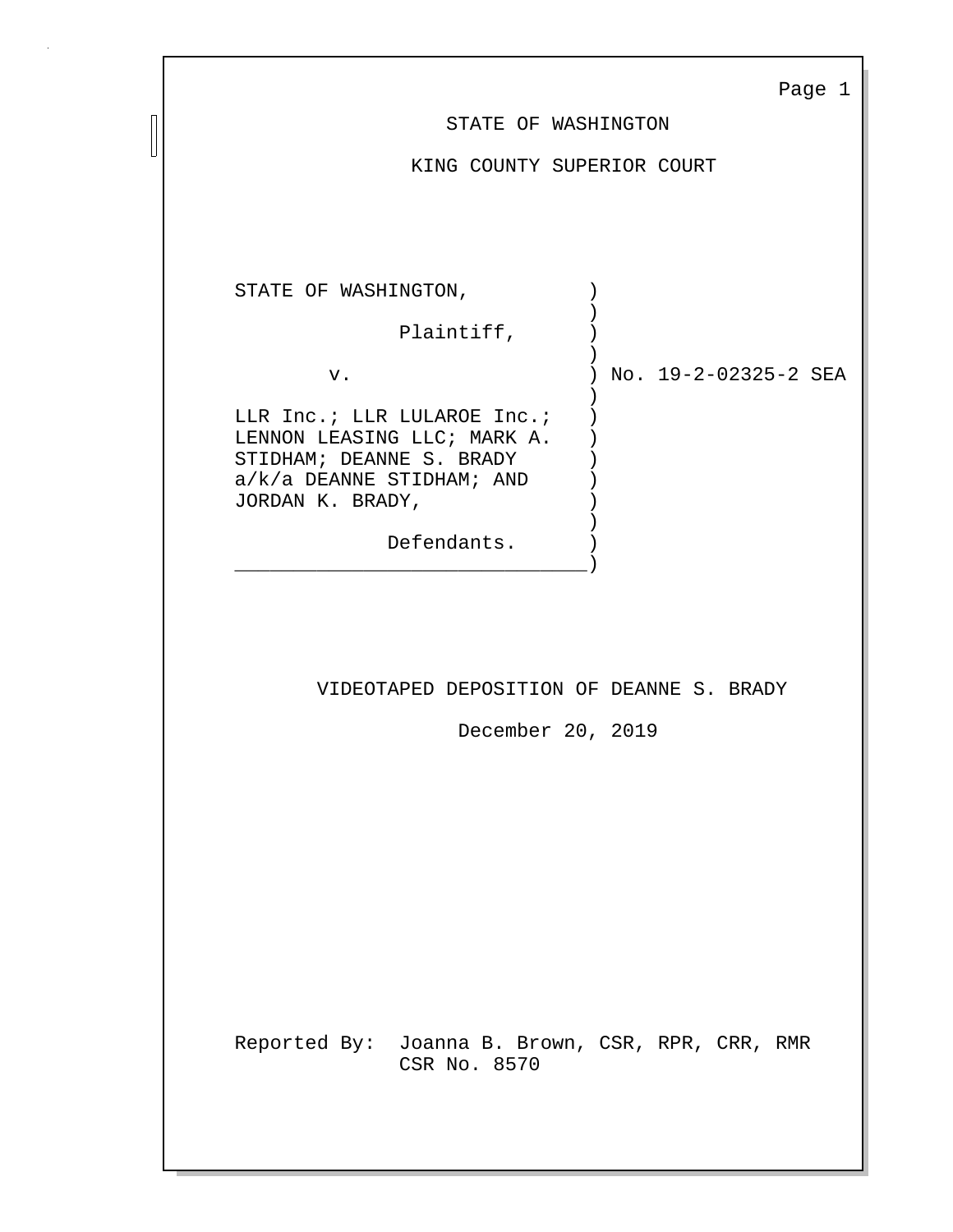|    | Page 2                                                  |  |
|----|---------------------------------------------------------|--|
| 1  | STATE OF WASHINGTON                                     |  |
| 2  | KING COUNTY SUPERIOR COURT                              |  |
| 3  |                                                         |  |
| 4  |                                                         |  |
| 5  | STATE OF WASHINGTON,                                    |  |
| 6  | Plaintiff,                                              |  |
| 7  | No. 19-2-02325-2 SEA<br>v.                              |  |
| 8  | LLR Inc.; LLR LULAROE Inc.;                             |  |
| 9  | LENNON LEASING LLC; MARK A.<br>STIDHAM; DEANNE S. BRADY |  |
| 10 | $a/k/a$ DEANNE STIDHAM; AND<br>JORDAN K. BRADY,         |  |
| 11 | Defendants.                                             |  |
| 12 |                                                         |  |
| 13 |                                                         |  |
| 14 |                                                         |  |
| 15 |                                                         |  |
| 16 | Videotaped deposition of DEANNE S. BRADY,               |  |
| 17 | taken on behalf of the Plaintiff, at 5020 Campus Drive, |  |
| 18 | Newport Beach, California, beginning at 9:04 a.m. and   |  |
| 19 | ending at 5:39 p.m., on Friday, December 20, 2019,      |  |
| 20 | before JOANNA B. BROWN, Certified Shorthand Reporter    |  |
| 21 | No. 8570, RPR, CRR, RMR.                                |  |
| 22 |                                                         |  |
| 23 |                                                         |  |
| 24 |                                                         |  |
| 25 |                                                         |  |
|    |                                                         |  |
|    |                                                         |  |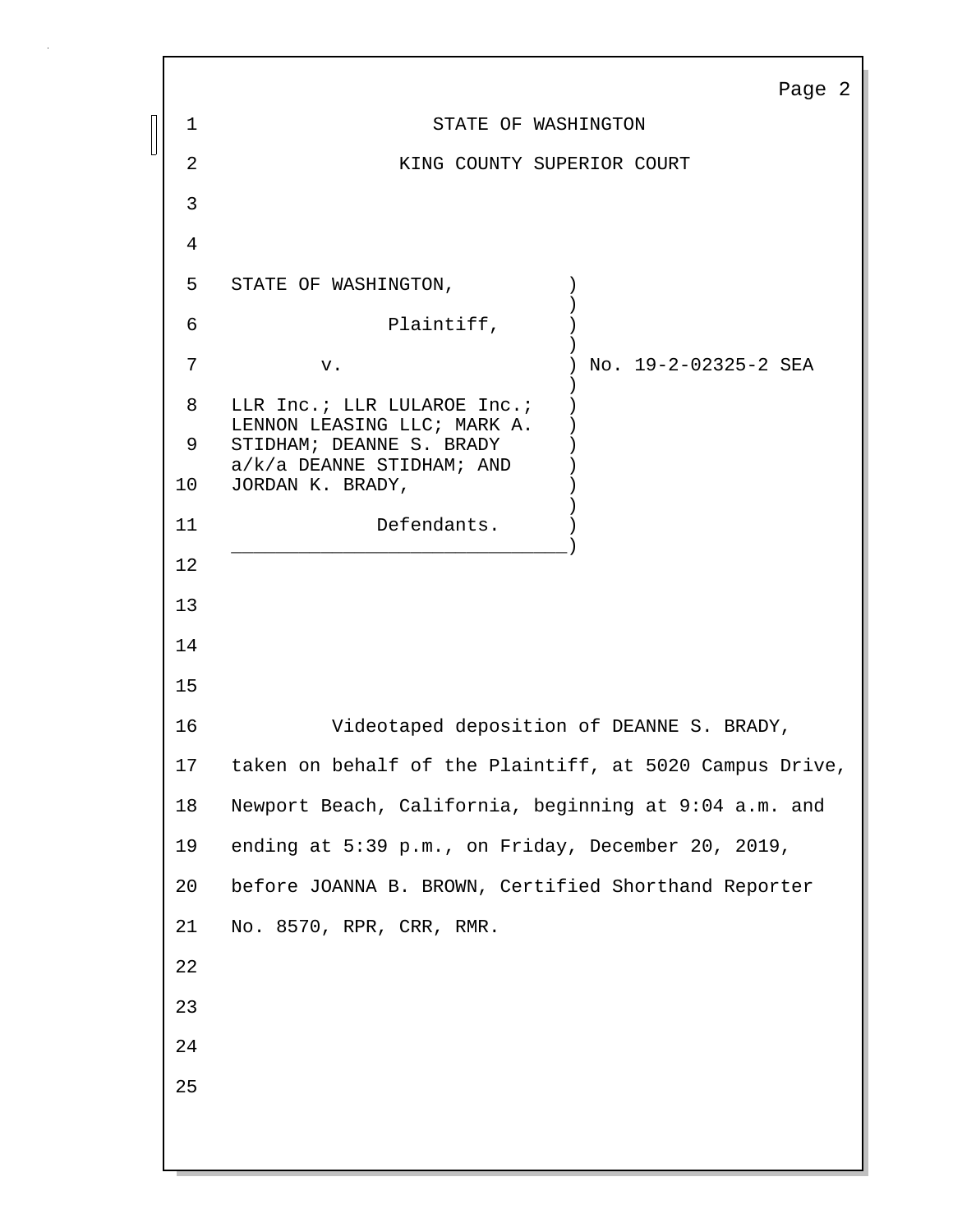Page 3 1 APPEARANCES OF COUNSEL: 2 FOR THE PLAINTIFF: 3 ATTORNEY GENERAL OF WASHINGTON BY: BREENA ROOS, ESQ. 4 JOSEPH KANADA, ESQ. TIFFANY LEE, ESQ. (TELEPHONICALLY) 5 800 Fifth Avenue, Suite 2000, Mailstop TB-14 Seattle, Washington 98104-3188 6 (206) 389-3843 (206) 587-5636 Fax 7 breena.roos@atg.wa.gov tiffanyc@atg.wa.gov 8 joe.kanada@atq.wa.qov 9 FOR THE DEFENDANTS: 10 DLA PIPER LLP BY: ANTHONY TODARO, ESQ. 11 701 Fifth Avenue, Suite 6900 Seattle, Washington 98104-7029 12 (206) 839-4800 (206) 839-4801 Fax 13 anthony.todaro@dlapiper.com 14 IN-HOUSE COUNSEL FOR LLR INC. AND LLR LULAROE INC.: 15 FLORATOS, LOLL & DEVINE, A PLC BY: WILLIAM A. FLORATOS, ESQ. 16 26023 Acero, Suite 100 Mission Viejo, California 92691 17 (714) 641-1222 (714) 641-1333 Fax 18 waf@floratosloll.com 19 ALSO PRESENT: 20 CRAIG ELLINGSON, VIDEOGRAPHER 21 22 23 24 25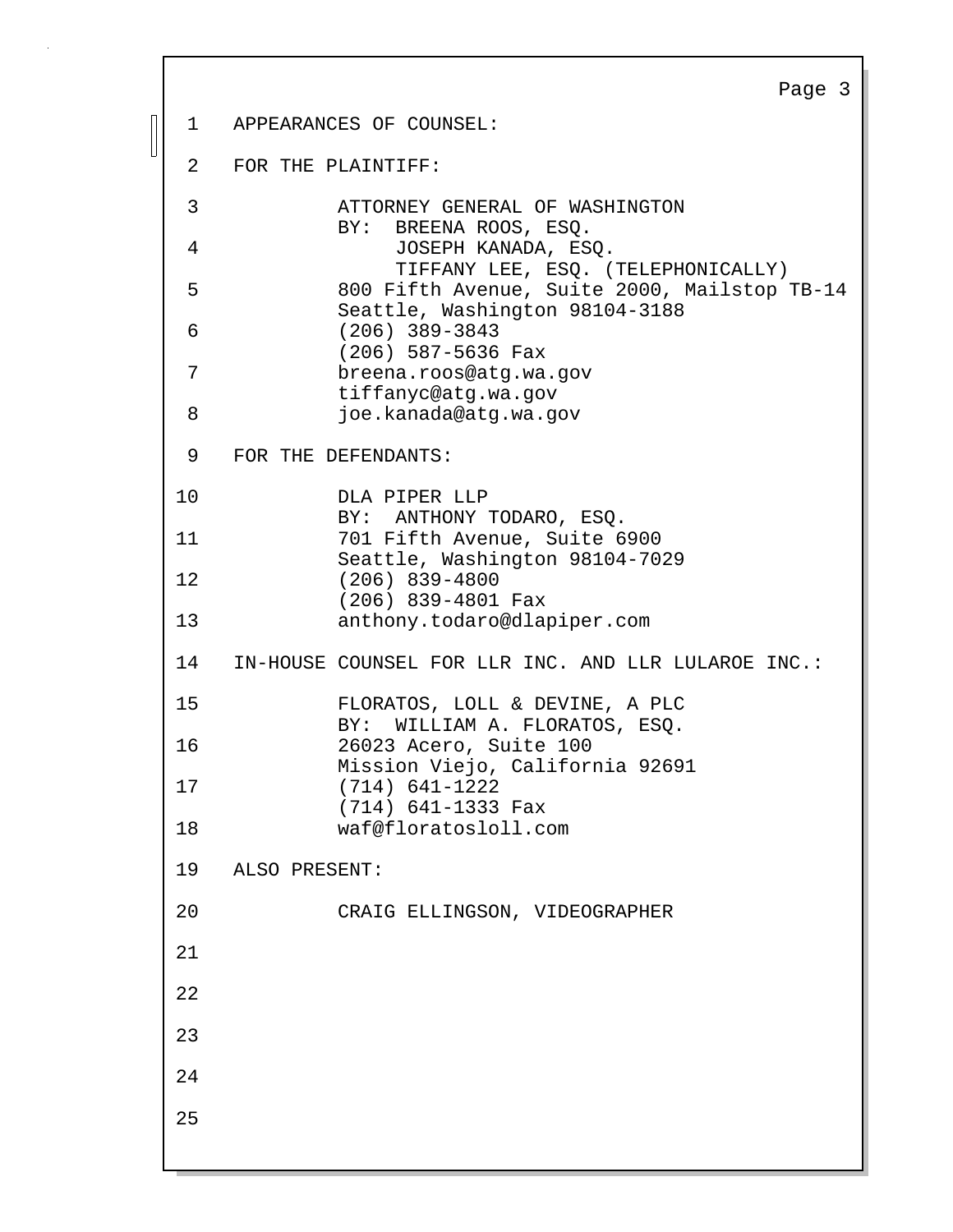Page 13 1 Newport Beach, California; Friday, December 20, 2019 2 9:04 a.m. 3 4 (DEANNE S. BRADY, 5 deponent, was sworn and examined 6 and testified as follows:) 7 8 (Mr. Floratos is not present.) 9 THE VIDEOGRAPHER: Good morning. We are on 10 the record. This is Volume 1 of the videotaped 11 deposition of DeAnne S. Brady in the matter of State of 12 Washington versus LLR Incorporated, et al., Cause 13 No. 19-2-02325-2 SEA, for the Superior Court of the 14 State of Washington, King County, noticed by the 15 plaintiffs. 16 The time is approximately now 9:04 a.m. on 17 December 20th, 2019, and we are convening at 18 5020 Campus Drive, Newport Beach, California 92660. 19 My name is Craig Ellingson from Buell Realtime 20 Reporting, LLC, located at 1325 Fourth Avenue, 21 Suite 1840, Seattle, Washington 98101. 22 Will counsel and all present please identify 23 themselves for the record. 24 MS. ROOS: Breena Roos for the State of 25 Washington, and here with me is my colleague,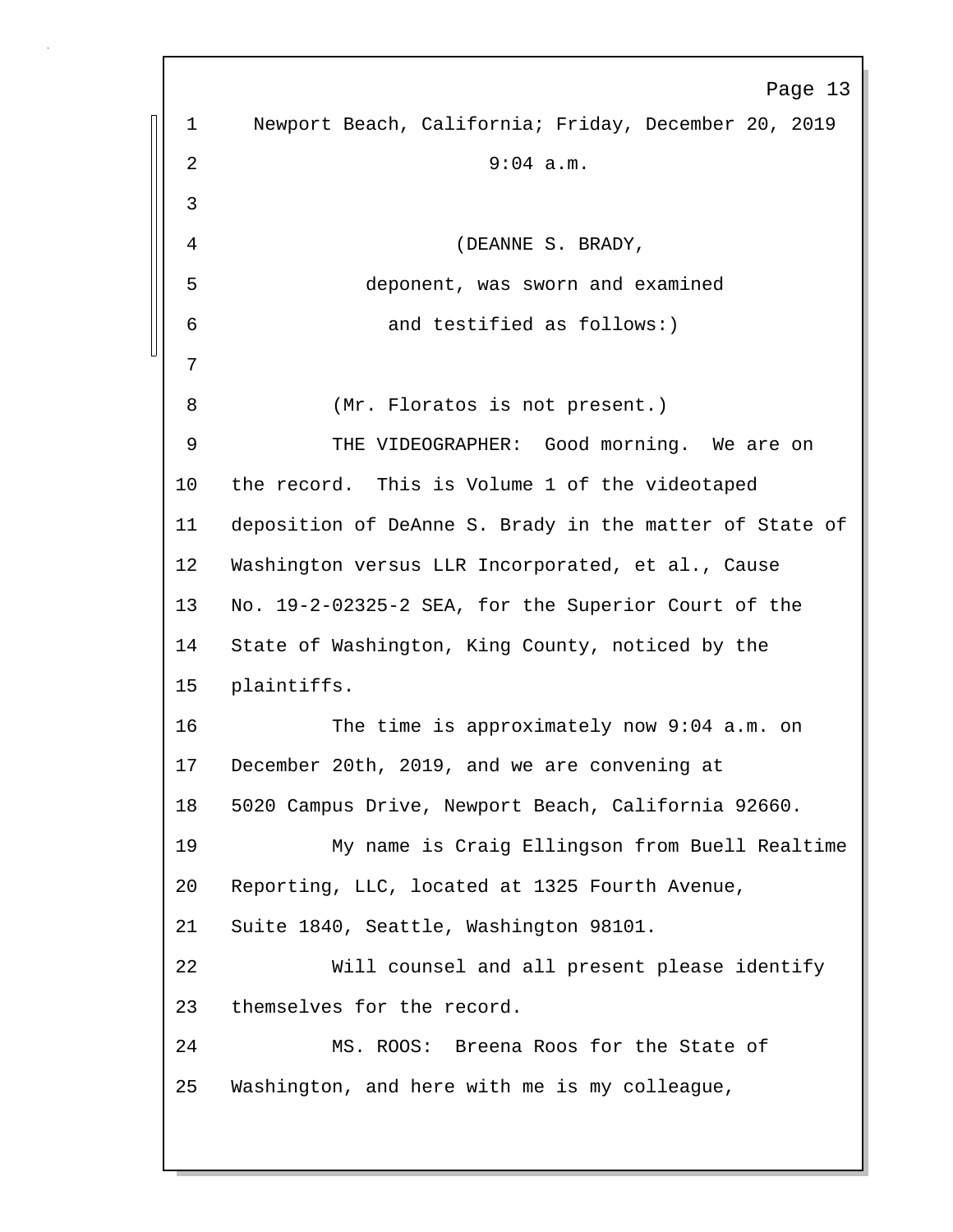Page 14 1 Joe Kanada; and my colleague, Tiffany Lee, is on the 2 phone. 3 MR. TODARO: And Anthony Todaro from DLA Piper 4 appearing for the witness and all defendants. 5 THE VIDEOGRAPHER: Will the court reporter 6 please swear in the witness. 7 THE REPORTER: Would you raise your right 8 hand, please. You do solemnly state, under penalty of 9 perjury, that the evidence you shall give in this 10 matter will be the truth, the whole truth, and nothing 11 but the truth? 12 THE WITNESS: Yes. 13 EXAMINATION 14 BY MS. ROOS: 15 Q Can you please state your full name. 16 A DeAnne Startup Brady. 17 Q And your legal name is DeAnne Brady? 18 A It is. 19 Q Do you sometimes go by Diane Stidham? 20 A Yes. 21 Q What would you prefer to -- I call you today? 22 A Brady is easier, I guess. 23 Q Okay. 24 A But if you say "Stidham," it's okay. 25 Q Okay. Have you been deposed before?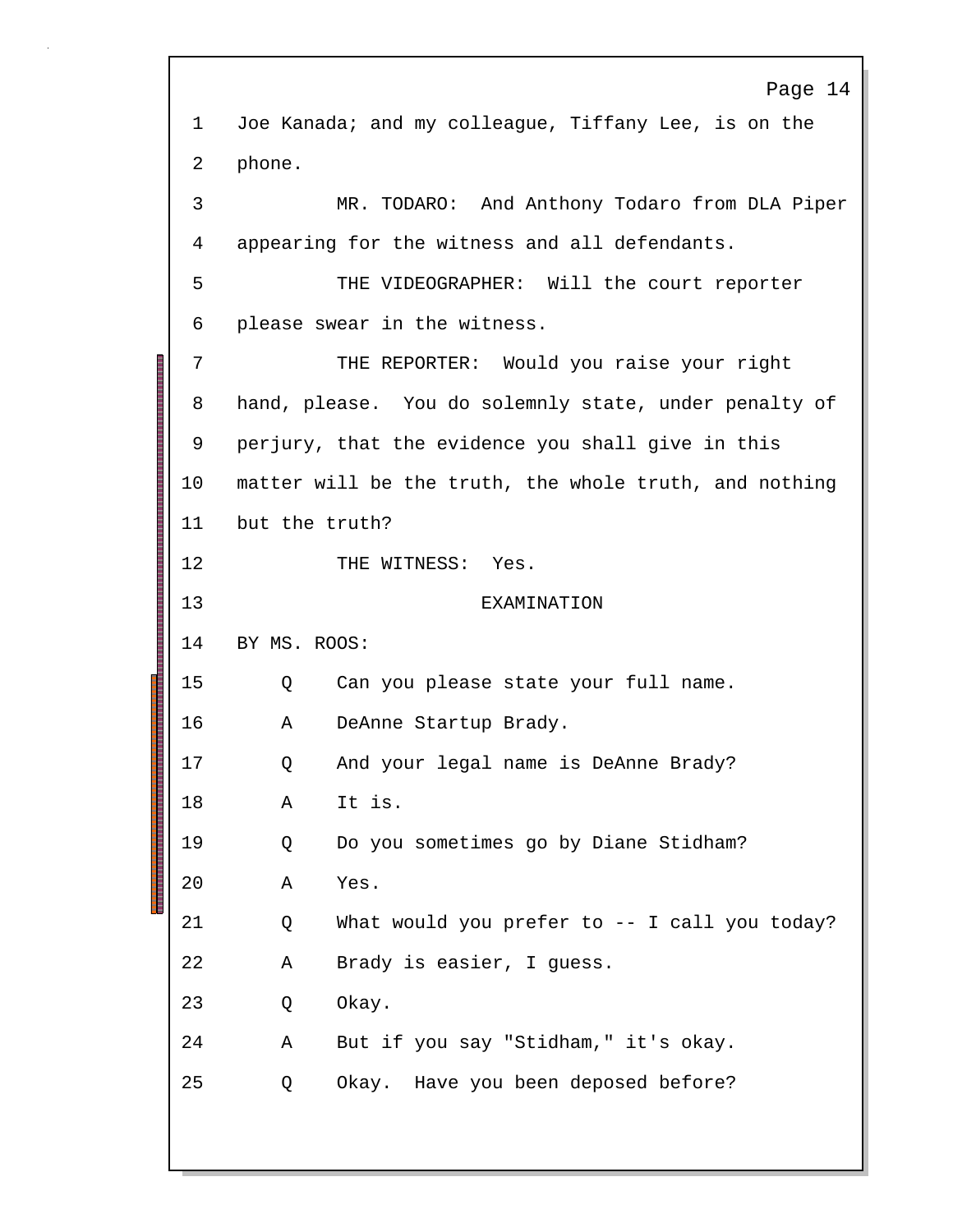|                                                  |                |                                       | Page 18                                        |  |
|--------------------------------------------------|----------------|---------------------------------------|------------------------------------------------|--|
|                                                  | $\mathbf 1$    | Α                                     | About a week ago.                              |  |
|                                                  | $\overline{2}$ | Q                                     | And how long was that meeting?                 |  |
|                                                  | 3              | Α                                     | A couple of hours.                             |  |
|                                                  | 4              | Q                                     | Are you currently employed?                    |  |
|                                                  | 5              | Α                                     | Yes.                                           |  |
|                                                  | 6              | Q                                     | With what company?                             |  |
| <u>Tan ka mahalamatan di Kabupaten Inggris d</u> | 7              | Α                                     | LuLaRoe.                                       |  |
|                                                  | 8              | Q                                     | And which legal entity employs you?            |  |
|                                                  | 9              |                                       | MR. TODARO: Object to the form.                |  |
|                                                  | 10             |                                       | THE WITNESS: I don't understand.               |  |
|                                                  | 11             | BY MS. ROOS:                          |                                                |  |
|                                                  | 12             | Q                                     | Is it LLR Inc. that employs you?               |  |
|                                                  | 13             | Α                                     | I am not sure.                                 |  |
|                                                  | 14             | Q                                     | What's your title with LuLaRoe?                |  |
| <b>THE REAL PROPERTY</b>                         | 15             | Α                                     | It varies, but I think I am president of the   |  |
|                                                  | 16             | company with my husband Mark Stidham. |                                                |  |
|                                                  | 17             | Q                                     | So co-president?                               |  |
|                                                  | 18             | Α                                     | Yes.                                           |  |
|                                                  | 19             | Q                                     | Are you also co-CEO?                           |  |
|                                                  | 20             | Α                                     | I don't know.                                  |  |
|                                                  | 21             | Q                                     | Have you been a co-president with your husband |  |
|                                                  | 22             |                                       | since the company was founded?                 |  |
|                                                  | 23             | Α                                     | Yes.                                           |  |
|                                                  | 24             | Q                                     | Have you had any other titles since the        |  |
|                                                  | 25             |                                       | company was founded?                           |  |
|                                                  |                |                                       |                                                |  |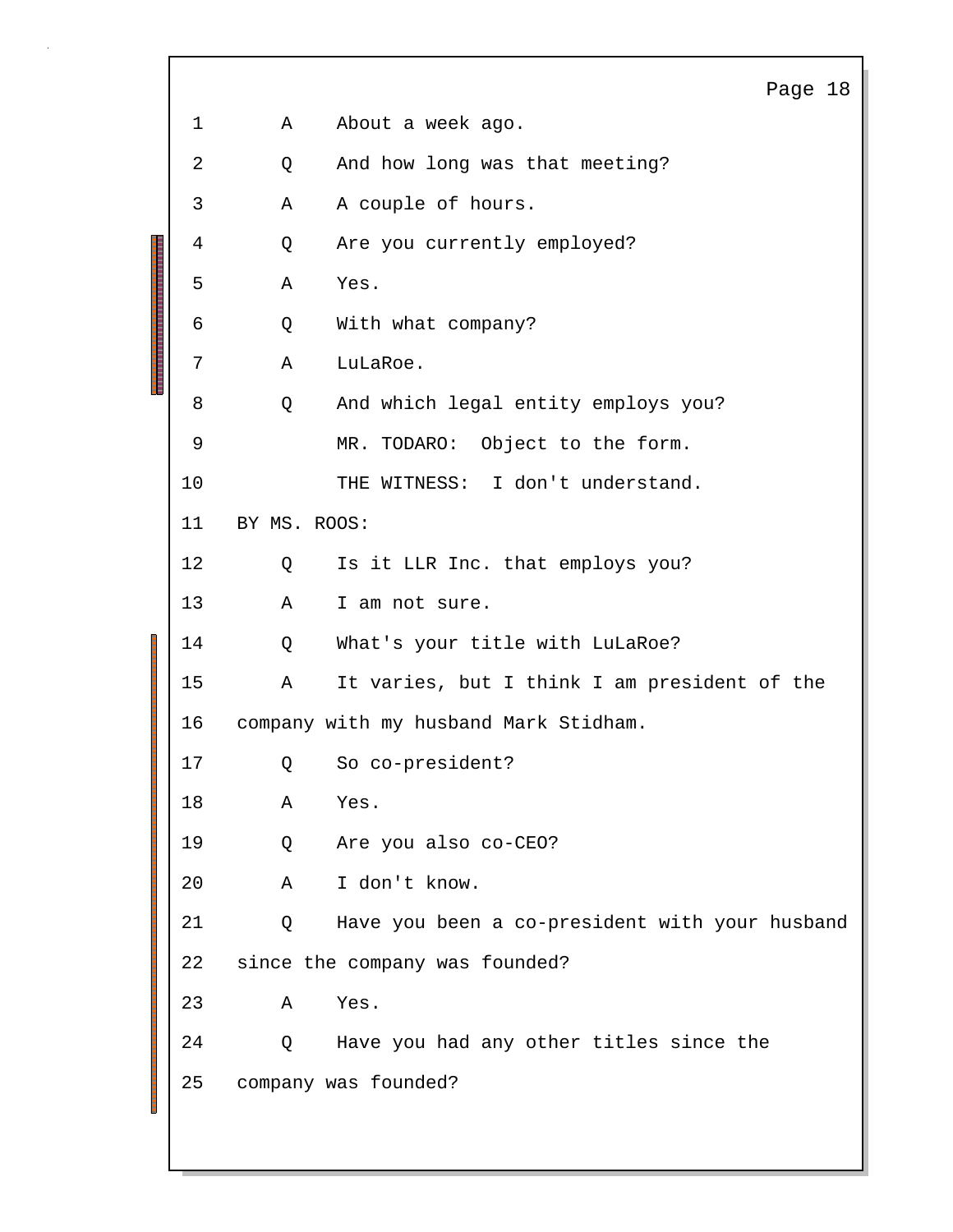Page 19 1 A I am sure I have. I don't know all of them. 2 I'm not big on titles. 3 Q What are your responsibilities with LuLaRoe? 4 A I like to work with the retailers. I enjoy 5 being able to give them advice and encourage those that 6 need encouraging. And I work on designing product so 7 that they fit a female's body properly, and I work on 8 sizing and seeking out ways to find better products, 9 fabrics. 10 Q Have those always been your responsibilities? 11 A Yes. 12 Q Have you ever had any other responsibilities 13 with the company? 14 A I am sure I have, but I don't know 15 specifically. 16 Q How are you currently compensated? 17 A I don't know. 18 Q Do you receive a paycheck? 19 A Yes. 20 Q And what is your -- what is your salary? 21 A I don't know. 22 Q Do you receive any bonuses? 23 A No. 24 Q Do you personally sell any of the LuLaRoe 25 clothing?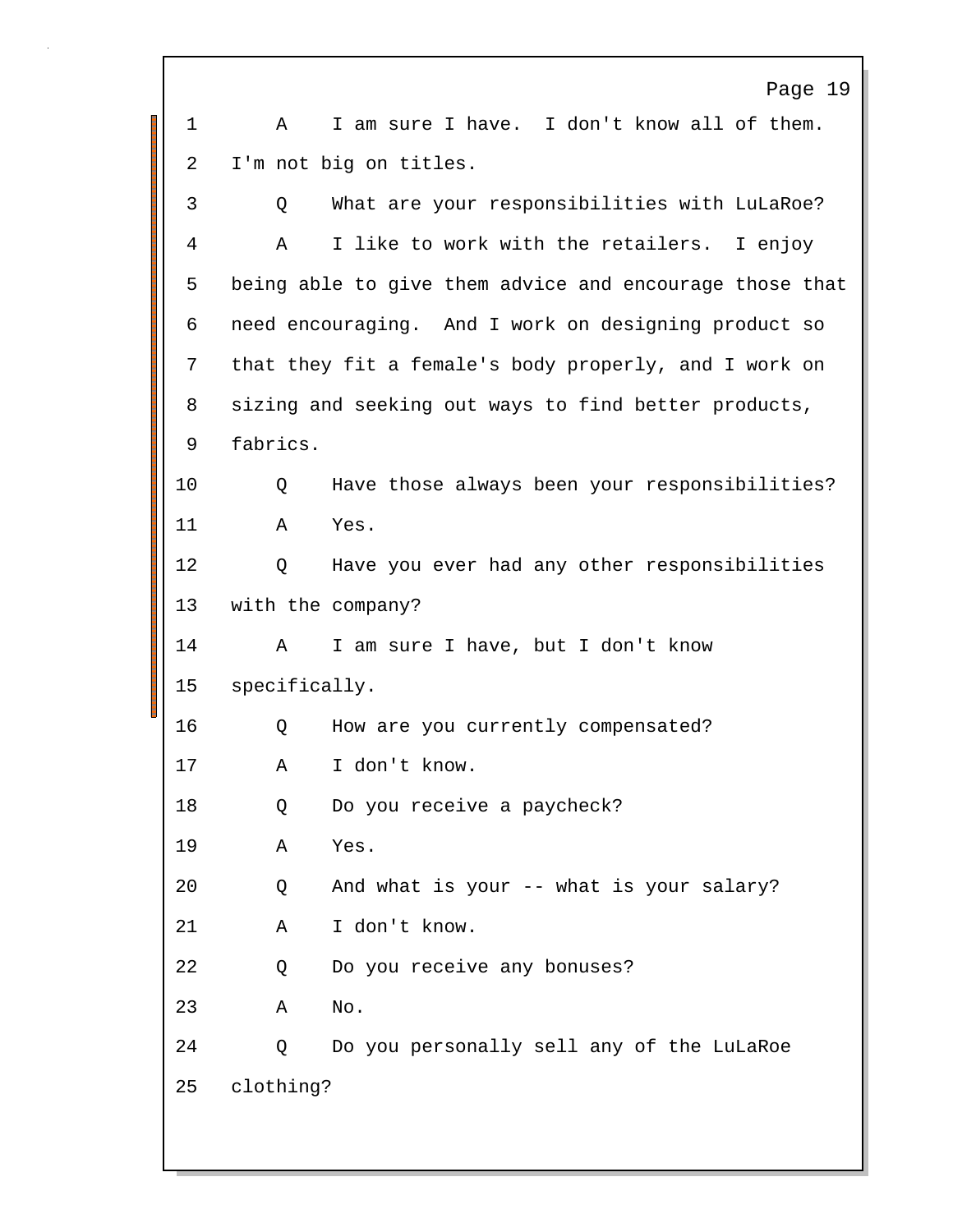Page 29 1 A Shirts, tops, skirts, dresses, duster vests, 2 long cardigans, short cardigans, denim jackets, denim 3 jeans. 4 Q All women's clothes? 5 A Yes. Oh, no. We have a few -- a handful of 6 men's styles. 7 Q Do you have any children's styles? 8 A Not anymore. 9 Q You did at one point? 10 A Yes, we did. 11 Q When did you first start selling clothing 12 under the brand name LuLaRoe? 13 A May 2013. 14 Q And at that time, you were personally selling? 15 A Yes. 16 Q And they were Maxi skirts, I understand. 17 A Yes. 18 Q When did you start asking others to sell 19 LuLaRoe clothing for you? 20 MR. TODARO: Object to the form. 21 THE WITNESS: I never asked anyone. 22 BY MS. ROOS: 23 Q At some point, you had others selling LuLaRoe; 24 correct? 25 A Yes.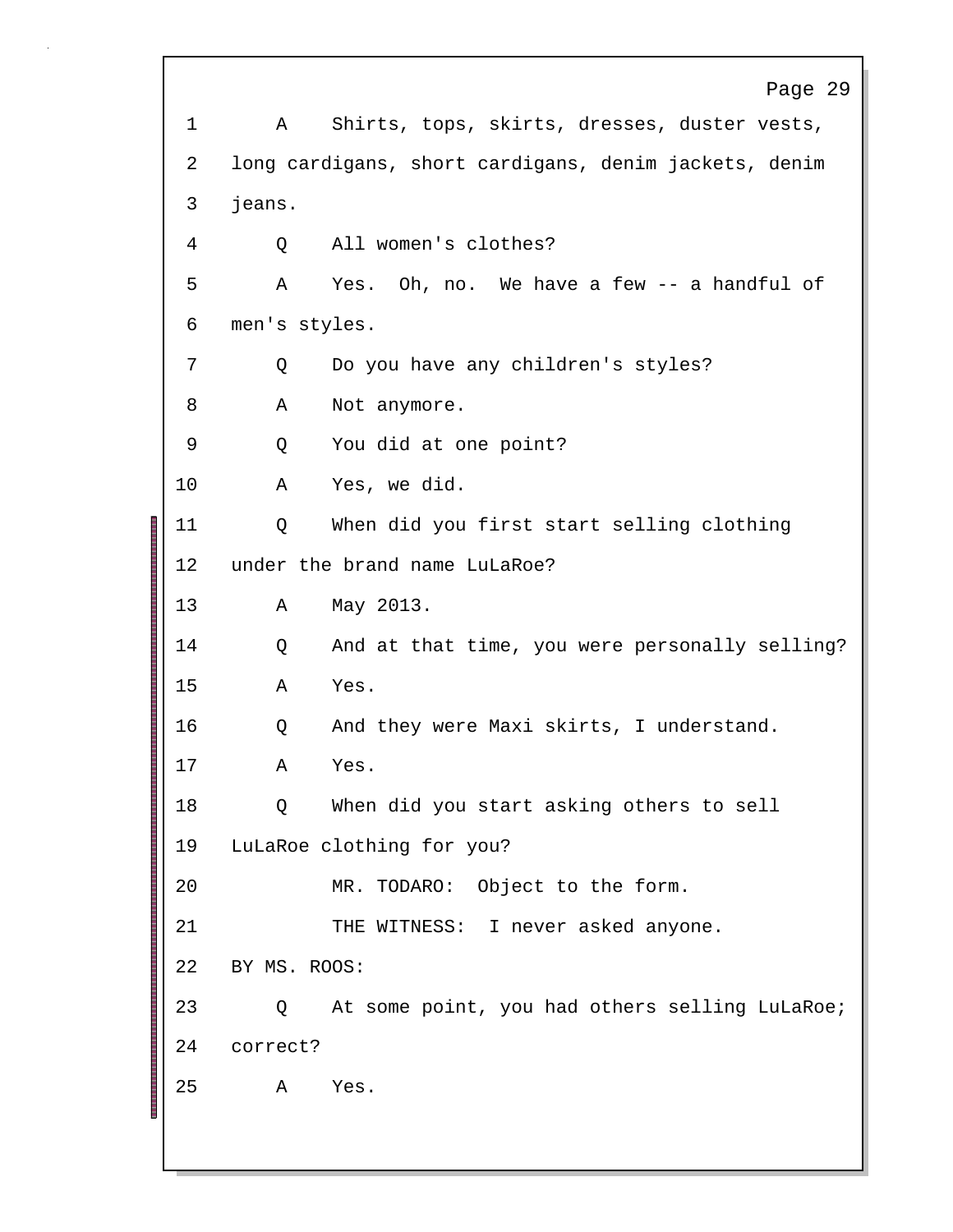|    | Page 30                                               |
|----|-------------------------------------------------------|
| 1  | When did that start?<br>Q                             |
| 2  | I would say November 2013.<br>Α                       |
| 3  | And how did you go about having others sell<br>Q      |
| 4  | the clothing?                                         |
| 5  | I just mentioned it when they said they would<br>Α    |
| 6  | like to sell also and be able to make some money from |
| 7  | home and be able to stay at home with their children, |
| 8  | and then I told them "Why don't you sell LuLaRoe?"    |
| 9  | And at that time, did you set up, sort of, a<br>Q     |
| 10 | territorial -- territory-based system?                |
| 11 | Α<br>Not me.                                          |
| 12 | Who set that up?<br>Q                                 |
| 13 | I don't know.<br>Α                                    |
| 14 | Was there a territory-based system?<br>Q              |
| 15 | I think so in the beginning.<br>Α                     |
| 16 | So, under that system, someone would be<br>Q          |
| 17 | assigned a particular territory, and that would be    |
| 18 | their responsibility?                                 |
| 19 | They would decide. We never decided.<br>Α             |
| 20 | Would the territories overlap at all?<br>Q            |
| 21 | I couldn't answer that question.<br>Α                 |
| 22 | And who set up that structure?<br>Q                   |
| 23 | Nobody did.<br>Α                                      |
| 24 | (Mr. Floratos enters the room.)                       |
| 25 | 111                                                   |
|    |                                                       |

Г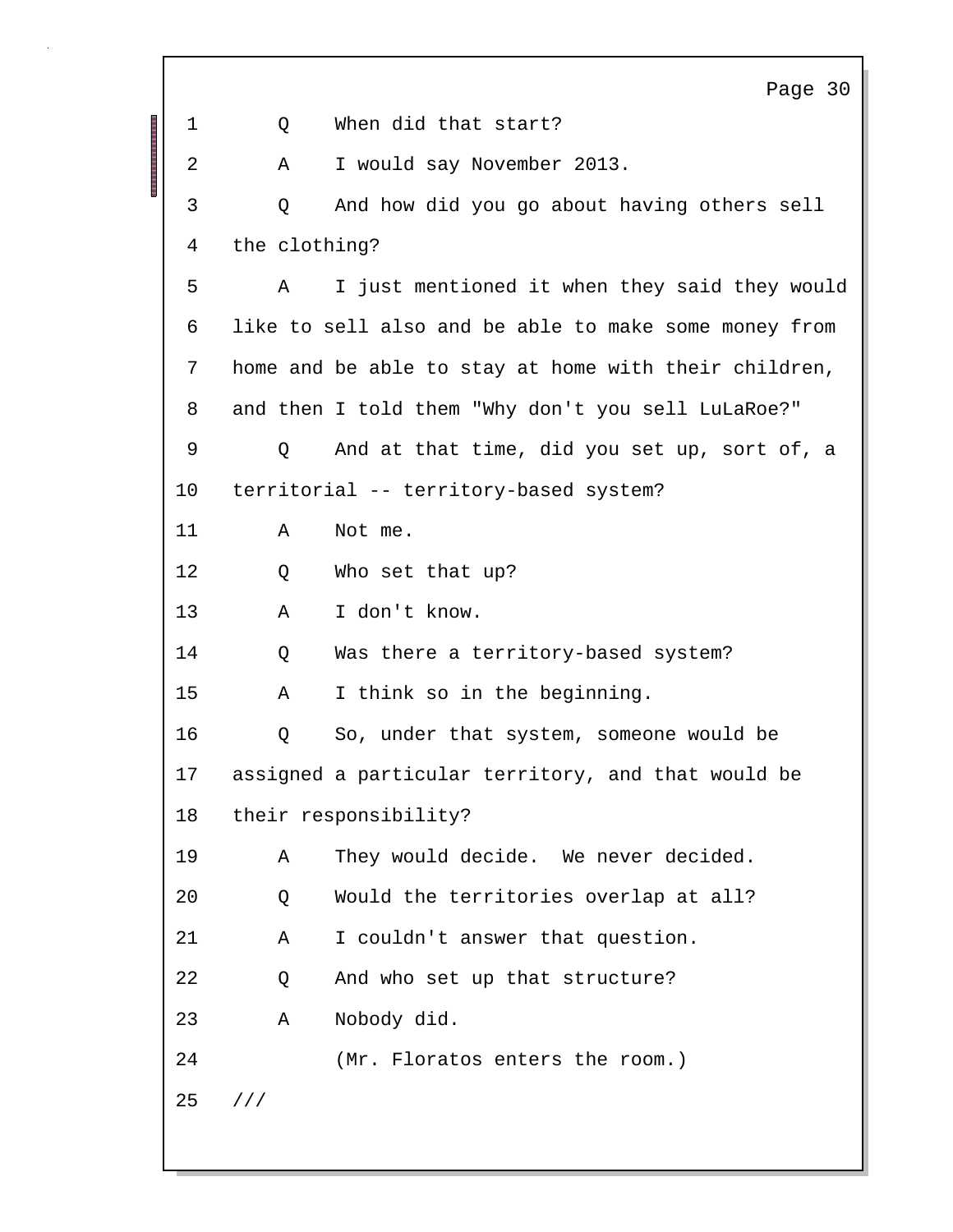Page 116 1 A I have no idea. 2 Q Has LuLaRoe always maintained that 3 sell-through data? 4 A No. 5 Q Is that a recent development? 6 A Yes. 7 Q How recent? 8 A A year. Two years. I don't know. That's 9 something that Mark takes care of. I don't -- I don't 10 have anything to do with that, any of that. 11 Q Before you had that data, how did LuLaRoe 12 determine what styles or patterns were selling better 13 than others? 14 A I think just hearing about it. I have no 15 idea. 16 MS. ROOS: This is probably a good time for a 17 break. 18 THE VIDEOGRAPHER: Off the record. The time 19 is 11:38 a.m. 20 (Off the record.) 21 THE VIDEOGRAPHER: Going back on the record, 22 the time is  $11:49$  a.m. 23 BY MS. ROOS: 24 Q So when we were talking earlier about 25 different events, in-person events that LuLaRoe holds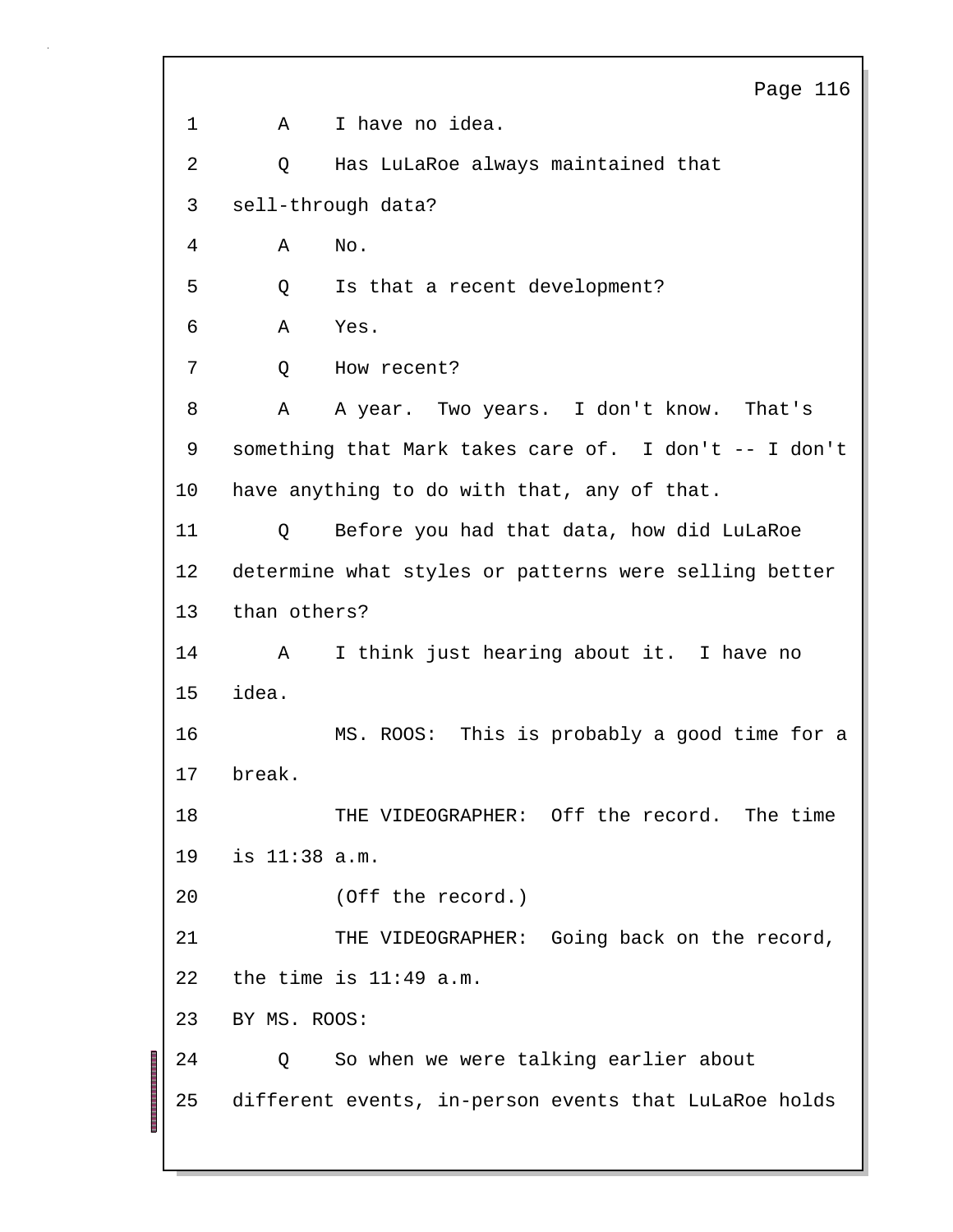|    | Page 117                                               |
|----|--------------------------------------------------------|
| 1  | for retailers, you mentioned that the retailers always |
| 2  | like it or it's well received when the family attends, |
| 3  | and you mentioned Jordan specifically as being well    |
| 4  | received at the events. Do you encourage your family   |
| 5  | to attend?                                             |
| 6  | Α<br>Yes.                                              |
| 7  | And is that the family who works for LuLaRoe?<br>Q     |
| 8  | It's not just the family. I think it's<br>Α            |
| 9  | important that anybody that's in the home office goes  |
| 10 | to these events. They like Jordan because he's fun.    |
| 11 | He's funny.                                            |
| 12 | Have you encouraged Jordan to attend events?<br>Q      |
| 13 | I encourage all of my kids. I think it's good<br>Α     |
| 14 | for them to be present and see what people do and how  |
| 15 | they can serve.                                        |
| 16 | Do you work directly with Jordan?<br>Q                 |
| 17 | Α<br>No.                                               |
| 18 | Have you ever?<br>Q                                    |
| 19 | No.<br>Α                                               |
| 20 | Has he ever helped you on any projects?<br>Q           |
| 21 | No.<br>Α                                               |
| 22 | What is Jordan's role with the company?<br>Q           |
| 23 | I don't know. He moves around.<br>Α                    |
| 24 | Does he have a title?<br>Q                             |
| 25 | Not that I know of.<br>Α<br>No.                        |
|    |                                                        |

 $\mathbf{I}$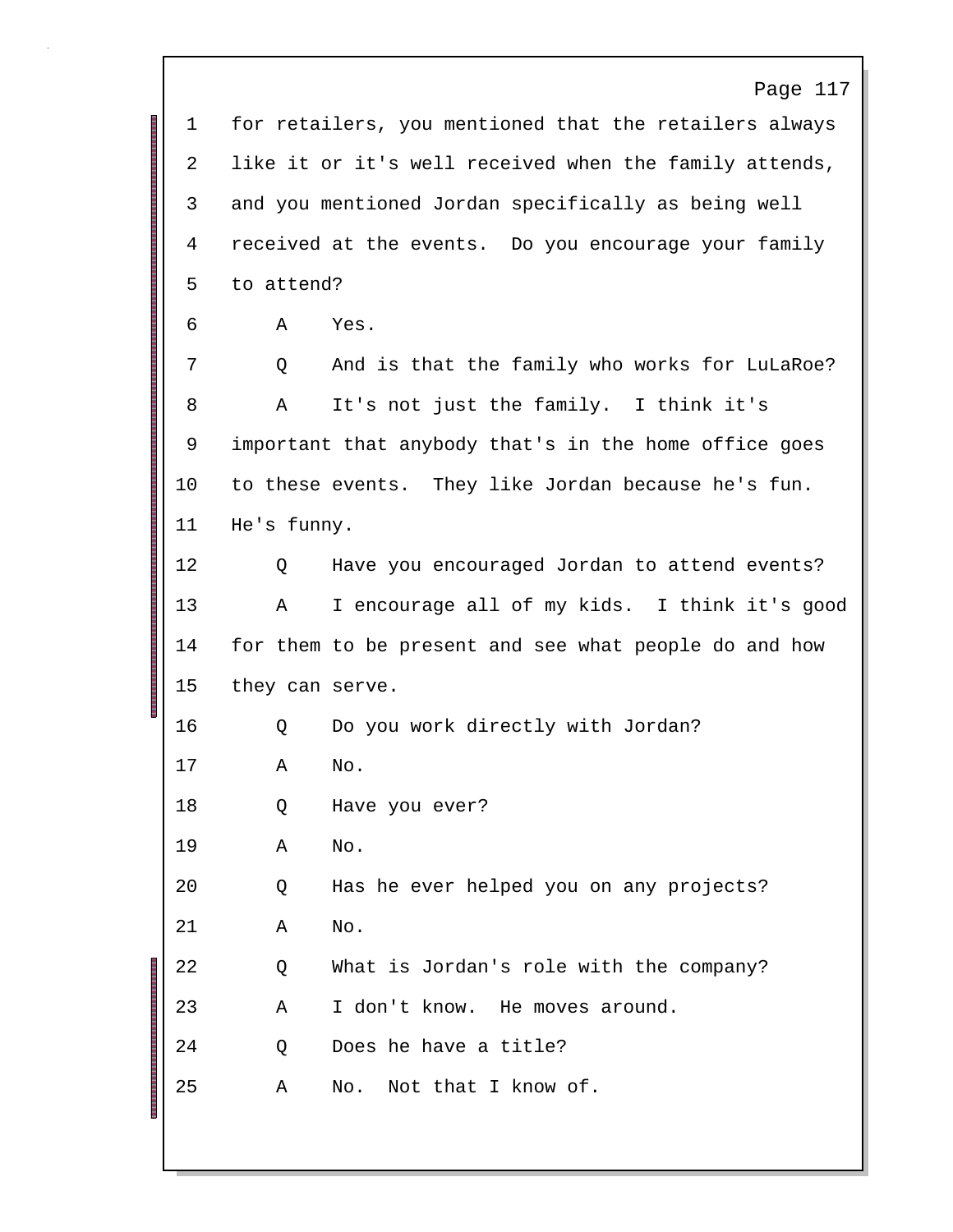|              |       | Page 118                                                |
|--------------|-------|---------------------------------------------------------|
| $\mathbf{1}$ | Q     | Did he ever have a title?                               |
| 2            | Α     | I'm not big on titles; so I don't know.                 |
| 3            | Q     | And who does he report to?                              |
| 4            | Α     | I don't know.                                           |
| 5            | Q     | We talked briefly -- we mentioned earlier the           |
| 6            |       | LuLaRoe Facebook account.                               |
| 7            | Α     | I don't know.                                           |
| 8            | Q     | There is a Facebook account?                            |
| 9            | Α     | I have no idea.                                         |
| 10           | Q     | And you have an Instagram account?                      |
| 11           | Α     | Yes, I do know that.                                    |
| 12           | Q     | And who is responsible for maintaining that?            |
| 13           | Α     | I already answered that question. I have no             |
| 14           | idea. |                                                         |
| 15           | Q     | Do you ever update it?                                  |
| 16           | Α     | No.                                                     |
| 17           |       | Q Do you ever give instructions to update?              |
| 18           | Α     | No.                                                     |
| 19           | Q     | Who is responsible for social media more                |
| 20           |       | generally within LuLaRoe?                               |
| 21           | Α     | There's a team.                                         |
| 22           | Q     | Who is on the team?                                     |
| 23           | Α     | Oh, it vacillates from -- whether it has to do          |
| 24           |       | with product or it has $-$ I don't know. They would $-$ |
| 25           |       | I mean, it goes anywhere from -- there's groups of      |
|              |       |                                                         |

Г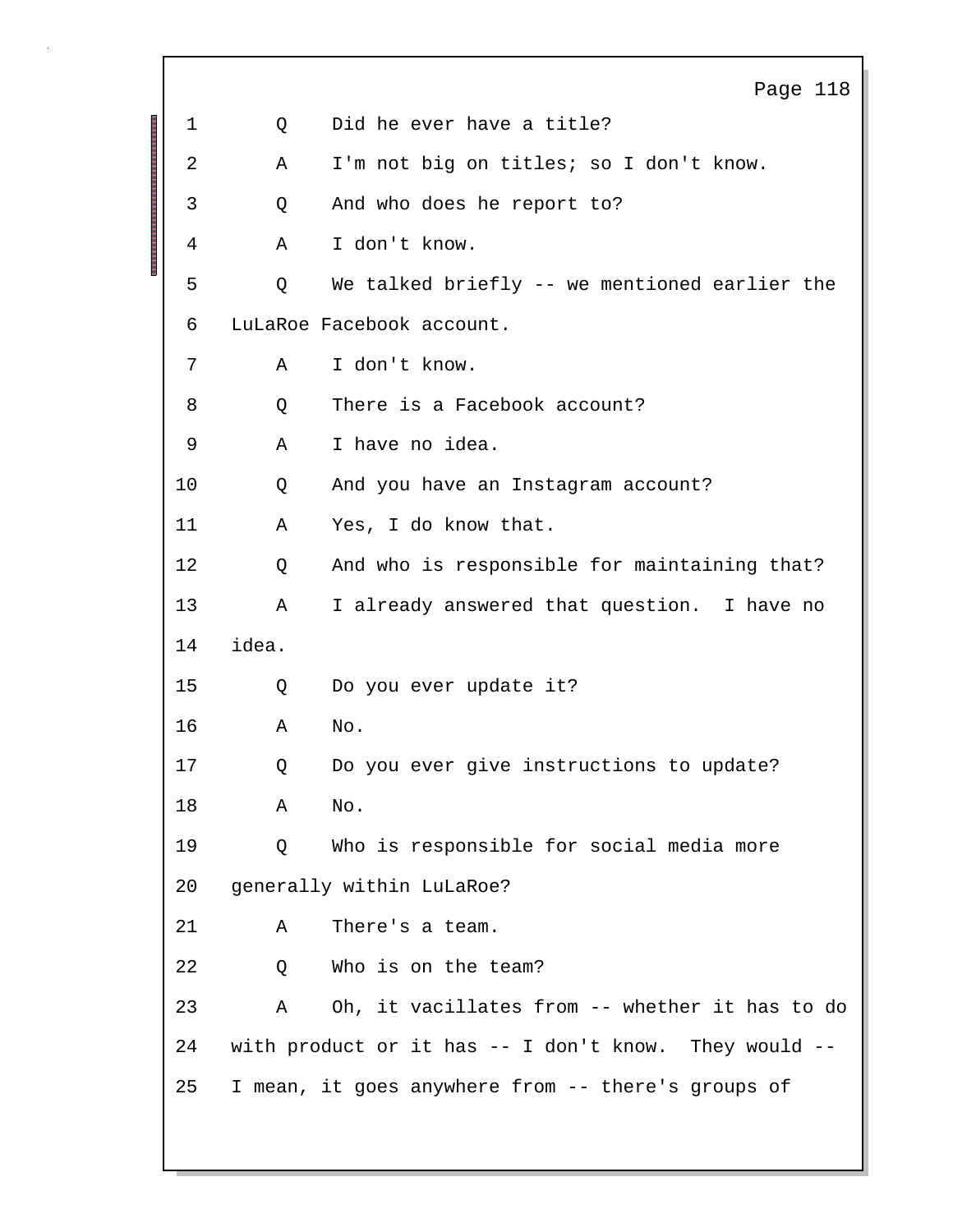Page 188 1 A And they --2 (Simultaneous speaking.) 3 Q -- how much a retailer could bring in on 4 average, the 3- to 5,000? 5 A They told me. That's what they told me. They 6 would call me with tears and crying and say "DeAnne, I 7 just can't believe it." 8 Q Did you ever review any data that backed up 9 that there were 3- to -- an average retailer was 10 bringing in 3- to 5,000 a week? 11 A The data is what they told me. We didn't have 12 data. We didn't have computer systems that told us. 13 We didn't -- we hardly -- barely had anything other 14 than emails back in, you know, '13, '14, and '15. 15 (Deposition Exhibit 121 was marked 16 for identification by the reporter, a 17 copy of which is attached hereto.) 18 MS. ROOS: And this, I've handwritten the 19 Bates number on because it doesn't print with it, and 20 this is 121. 21 THE WITNESS: 00 -- oh. 22 MS. ROOS: Exhibit 121. 23 THE WITNESS: 121. 24 MS. ROOS: So Exhibit 121, which is Bates 25 No. 005606, and is a video. So I'm going to queue it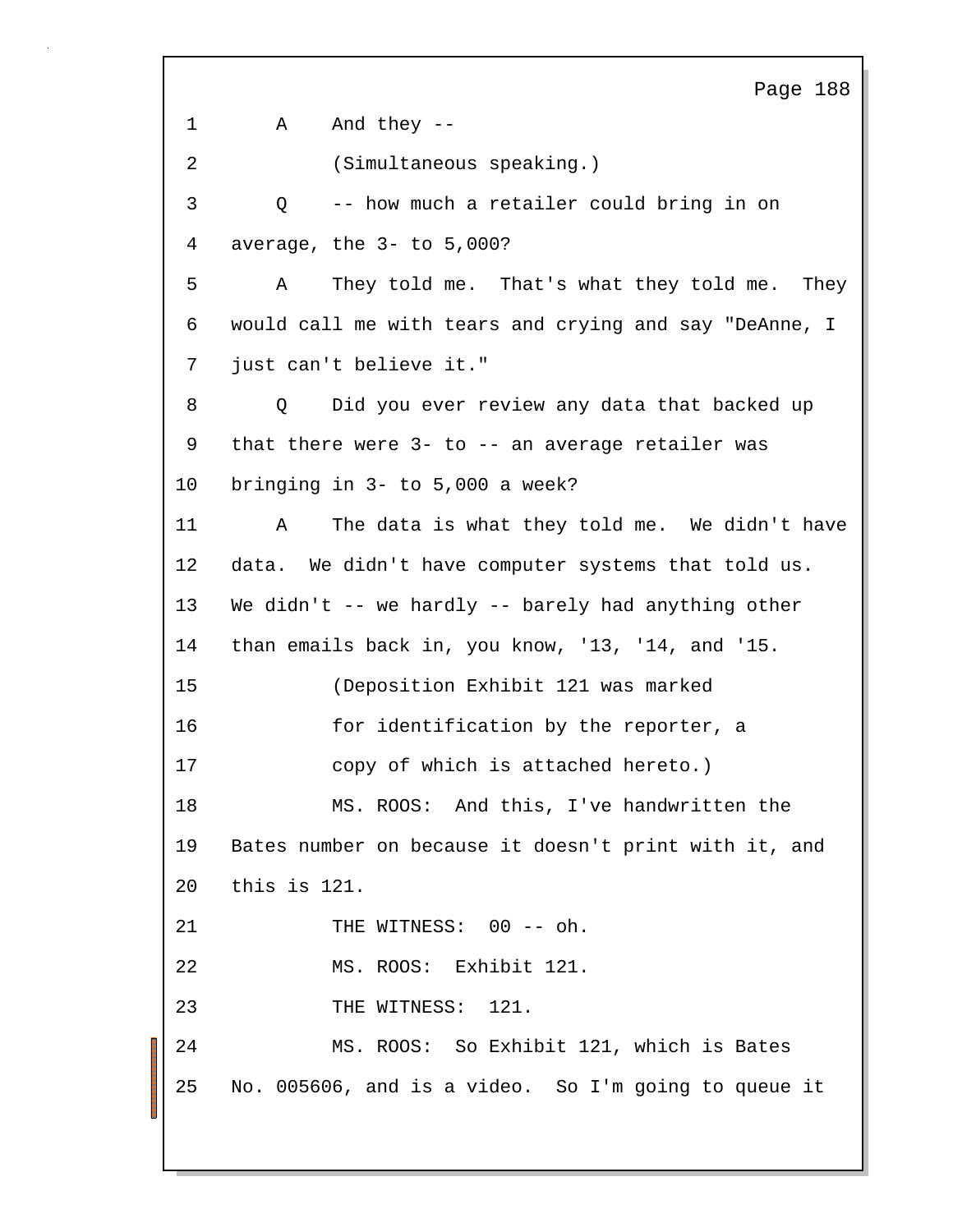Page 189 1 up here. So I'm going to start playing at the 2 beginning and play for a little bit. 3 (The video was played as follows: 4 "DEANNE BRADY: Okay. So I have asked -- I 5 have been thinking about it. Many of you have so much 6 to share, but these are questions that were asked at 7 the last leadership. They may seem a little redundant, 8 but hopefully, you were paying attention and you'll be 9 excited to hear the questions again because maybe they 10 didn't come up, they weren't important to you at the 11 time in October. But now that your leadership skills 12 have arrived to a different --") 13 MR. FLORATOS: Is there any way to make that 14 louder? 15 MS. ROOS: Yeah. Is there -- 16 MR. TODARO: It's on a hundred. 17 MS. ROOS: Yeah, it's on a hundred. 18 Q Is that you in the video, pacing in the front? 19 A It is. 20 Q And for the record, it's a video showing some 21 women sitting on chairs in a row. You are in front, 22 and in the back are the words "Be The Light." 23 Do you know when this video is from? 24 A I think it's a leadership or something. I 25 would think that was one of the themes.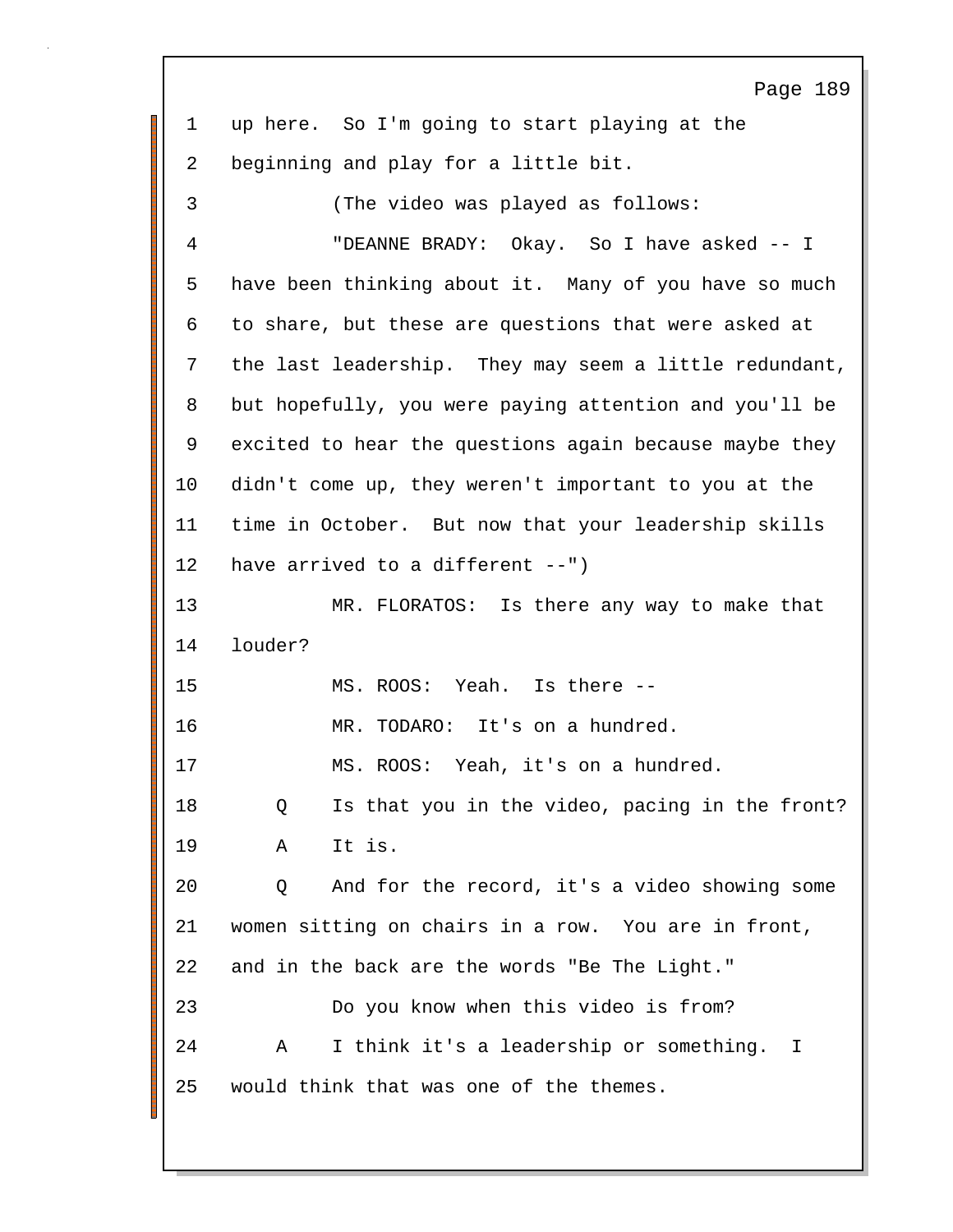Page 190 Was "Be The Light" a theme of convention? 1  $\circ$ I -- no. I -- no. I think this was a 2 A 3 leadership. It was not a convention. It would have 4 been where leaders go. 5 And it looks to be a panel. Are those  $\circ$ retailers behind you? 6 They are. 7 A And who selected those retailers to be on the 8  $\overline{O}$ 9 panel? They were the top sellers of the company at  $10$ A that time. They selected these sales by their 11  $12$ accomplishments. 13  $\overline{Q}$ Do you recall when the "Be The Light" event happened? 14 Huh-uh. Probably 2015 or '16. You didn't get 15 A that off of this video, the date? 16 It may be in the metadata. I'm not sure. 17 Q 18  $\overline{\mathbf{A}}$ Okay. 19 And what was the purpose of this panel? Q Well, the leaders had asked "Please, please, 20 A 21 please, can we hear from them? He we want to know what 22 they are doing. We'd like to ask them questions." 23 People want to hear from successful people. So I'm going to move forward to minute  $-$  5 24 Q. 25 minutes and 15 seconds.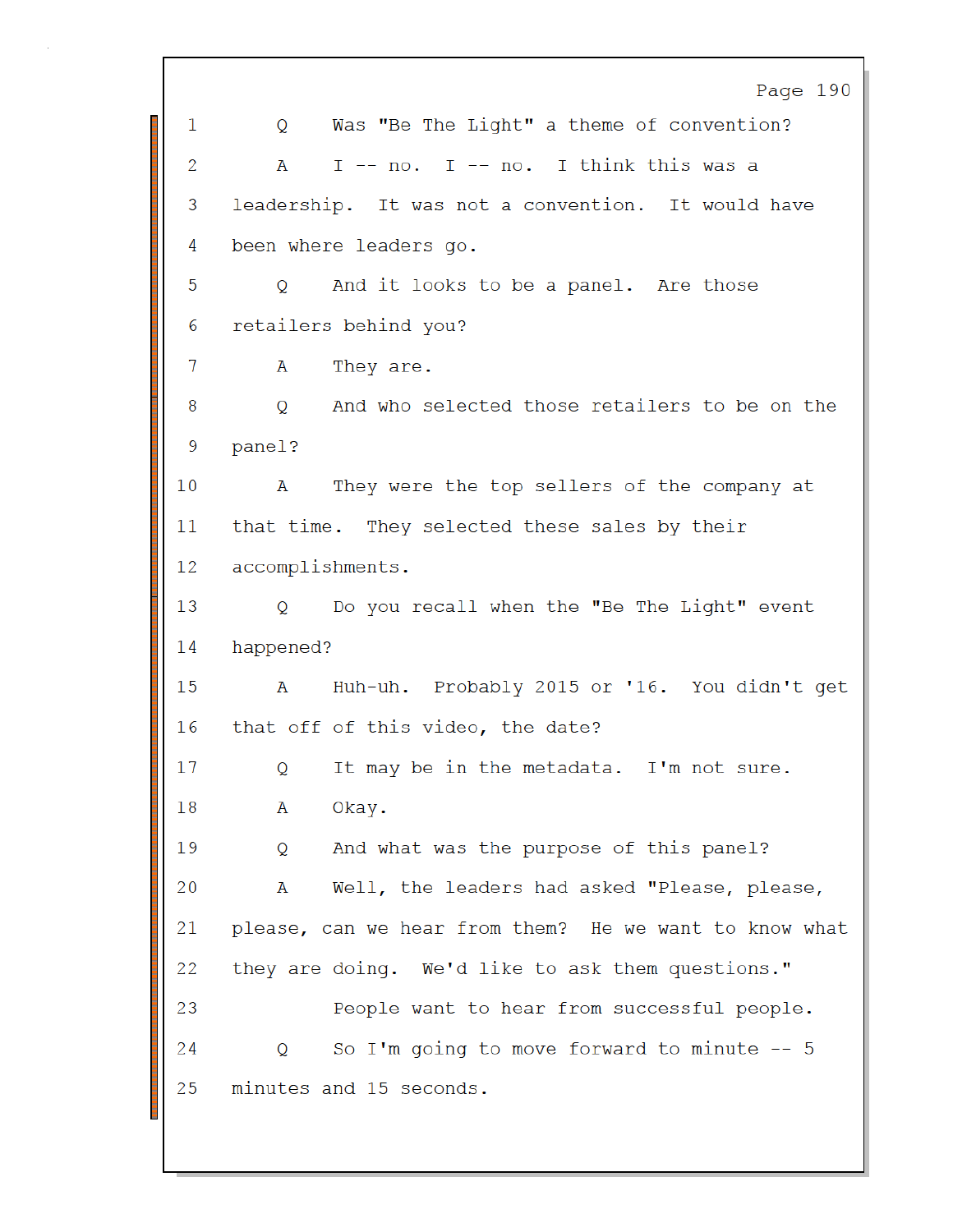Page 191 1 A Okay. 2 (The video was played as follows: 3 "DEANNE BRADY: Awesome. Real quick, in the 4 very beginning, I forgot to ask you. I want you to 5 know how much money they are making and how much their 6 sales are. So what was their check? I don't know what 7 their check is right now. Nobody does yet, but how 8 much were they -- what did they make in their last 9 bonus check, and what are their sales? So let's start 10 with Ashley, what your sales are. 11 "UNIDENTIFIED SPEAKER: My last check was 12 \$151,000. 13 "DEANNE BRADY: How long have you been in the 14 business? 15 "UNIDENTIFIED SPEAKER: From the very 16 beginning. I was one of the first to start. And our 17 sales are between 12- and 15,000 a month. 18 "UNIDENTIFIED SPEAKER: Okay. My check was -- 19 last month, it was \$85,000, and my -- I've been in the 20 business from the very beginning with Ash, and my sales 21 range between 18- to \$25,000. 22 "DEANNE BRADY: Awesome. Go ahead. 23 "UNIDENTIFIED SPEAKER: We have been doing 24 this since -- a couple of months, and we are -- in the 25 very beginning -- first of all, on the East Coast. My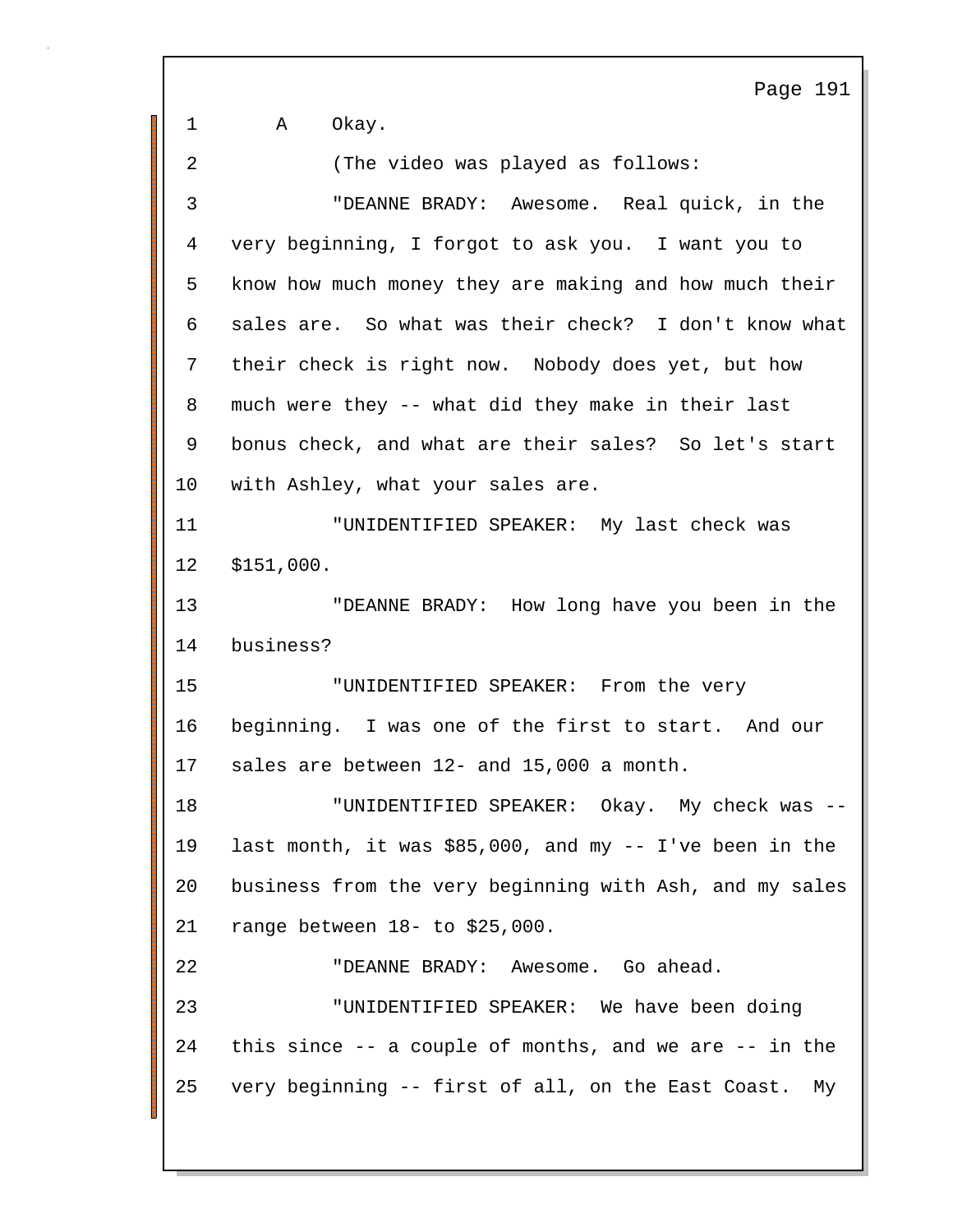Page 192 1 last check was 118,000, and our sales vary between 12- 2 and 20-. 3 "DEANNE BRADY: Okay. Wait. I forgot to say 4 Ashley is from St. George, Utah. Ashleigh Lautaha is 5 from the Washington, Seattle, area. Lisa Jones is from 6 upstate New York in Roch- -- up by Rochester. Okay. 7 Where are you from? 8 "UNIDENTIFIED SPEAKER: I am from Maryland. 9 My last check was 250,000, and I do about 12- to 13,000 10 in sales every month. 11 "UNIDENTIFIED SPEAKER: I'm in Salt Like 12 City -- Riverton, Utah, and our last check was 307,000. 13 I can't even say it. It, like, blows my mind. And our 14 personal sales were about 18 -- a little over 118,000. 15 "UNIDENTIFIED SPEAKER: Corona, California, 16 getting close to 3 1/2, and 12- to 18,000 in sales and 17 \$186,000. 18 "UNIDENTIFIED SPEAKER: I live in 19 South Jordan, Utah, and my last check was 171,000, and 20 my sales usually range between 12,000 to 18,000 a 21 month. 22 "UNIDENTIFIED SPEAKER: I'm in Laguna Beach, 23 California, and my last check was 68,000, and my sales 24 range anywhere from 15- to 20,000 a month. Oh. And 25 then this month marks my four-year anniversary.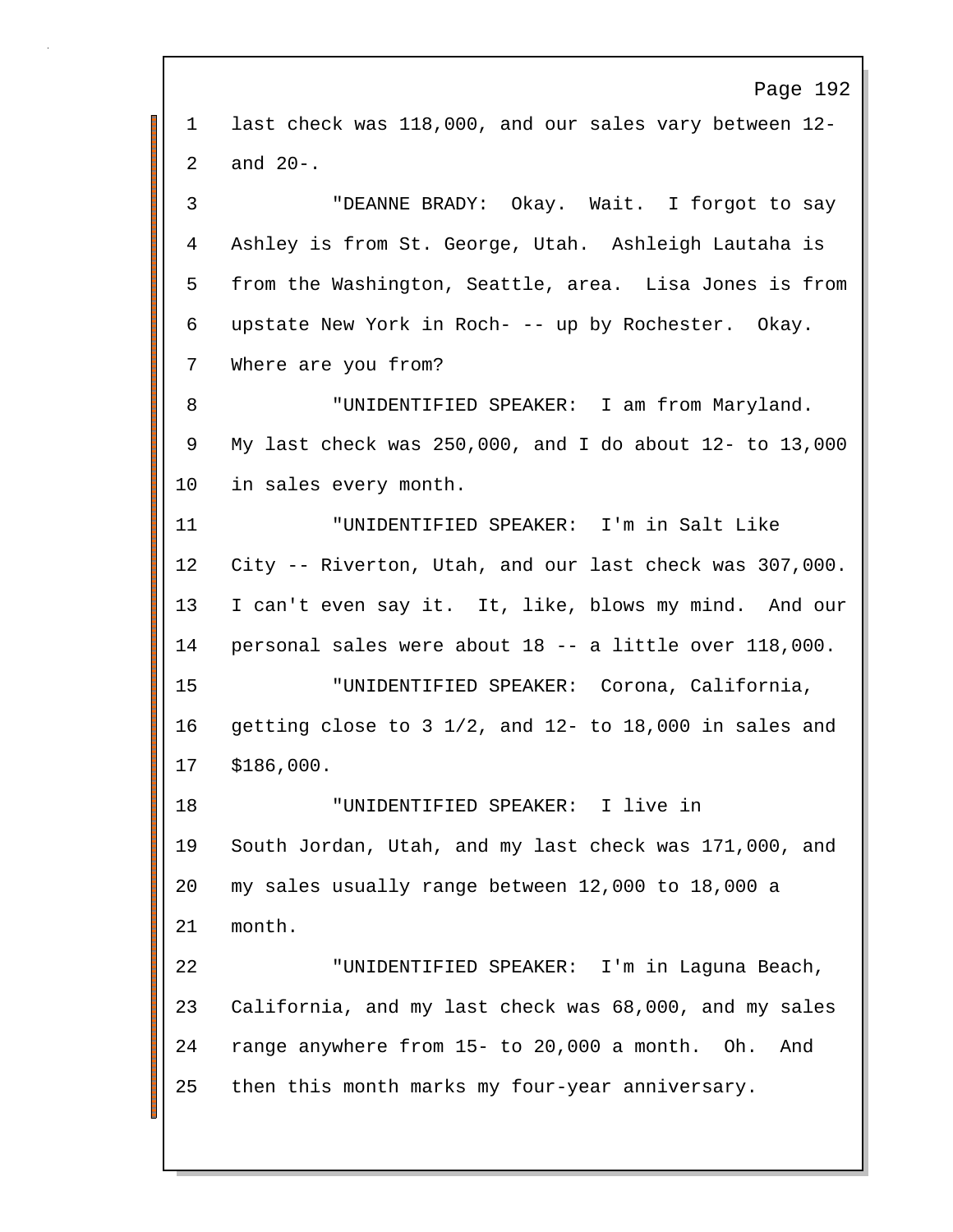Page 193 1 "UNIDENTIFIED SPEAKER: And I have to point 2 out, too, that Kim, Sadie, and I live within, like, a 3 few streets of each other. So it doesn't necessarily 4 matter where you are, but 20,000 in sales last month, 5 the biggest month ever because we pushed, and my last 6 check was \$130,000 and first consultant. 7 "DEANNE BRADY: Yes. Go ahead. Tell her how 8 many consultants. 9 "UNIDENTIFIED SPEAKER: So we have almost 40 10 consultants. I am -- where am I at? -- like, 3 1/2 11 years in, almost 4 years, right in there, and we sell 12 between 15- and 18,000 a month. 13 "DEANNE BRADY: Amazing. I love that. I love 14 that. Okay. Next --") 15 BY MS. ROOS: 16 Q Why did you ask these retailers what their 17 sales checks and bonus checks were? 18 A Why not. I love it. It's inspiring, and it 19 gives people excitement. 20 Q Now, when they were talking about their 21 monthly checks, they are referring to their bonus 22 checks? 23 A Yes. 24 Q And when they are talking about sales, what 25 are they referring to?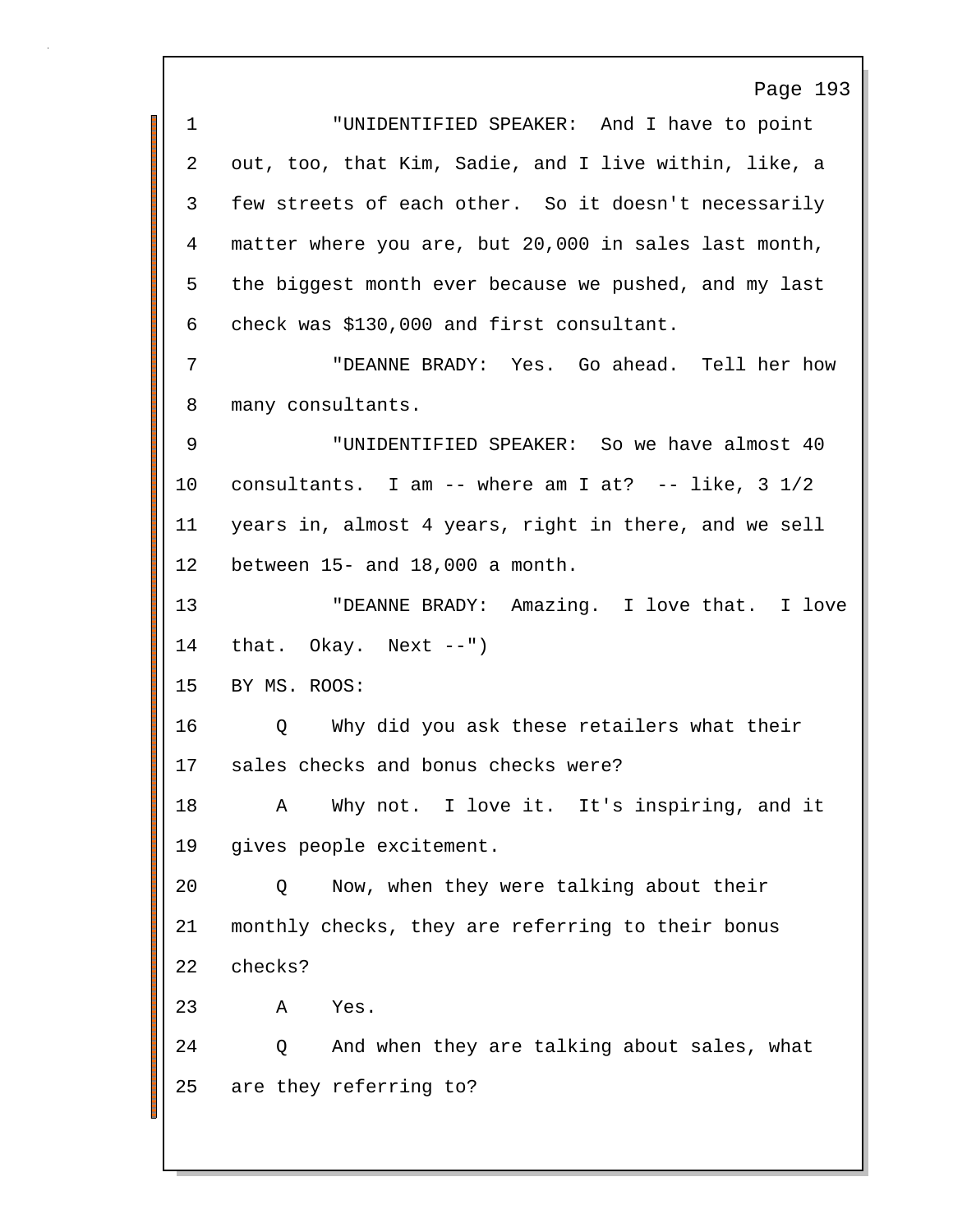|    |           | Page 194                                                |
|----|-----------|---------------------------------------------------------|
| 1  | Α         | Their sales.                                            |
| 2  | Q         | Is that their profit, to your understanding?            |
| 3  |           | MR. TODARO: Object to the form.                         |
| 4  |           | THE WITNESS: Their total sales.                         |
| 5  |           | BY MS. ROOS:                                            |
| 6  | Q         | So their total sales before -- before profit?           |
| 7  | Α         | Yes.                                                    |
| 8  |           | And they were discussing their monthly sales;<br>Q      |
| 9  | right?    |                                                         |
| 10 | A         | Yes.                                                    |
| 11 | Q         | And the bonus checks that they were referring           |
| 12 |           | to, that was also monthly?                              |
| 13 | Α         | Maybe $--$ I think they may have $--$ it might          |
| 14 |           | have been their biggest check that they had ever        |
| 15 | received. |                                                         |
| 16 | Q         | But bonus checks are paid monthly?                      |
| 17 | A         | Yes                                                     |
| 18 | Q         | So correct me if I'm wrong, but everyone in             |
| 19 |           | that video is making more in bonus checks than they are |
| 20 |           | in sales; correct?                                      |
| 21 | Α         | At that time, yes.                                      |
| 22 | Q         | Why were they making more in bonus checks than          |
| 23 | sales?    |                                                         |
| 24 | Α         | I don't know.                                           |
| 25 |           | MR. TODARO: Object to the form.                         |
|    |           |                                                         |

Г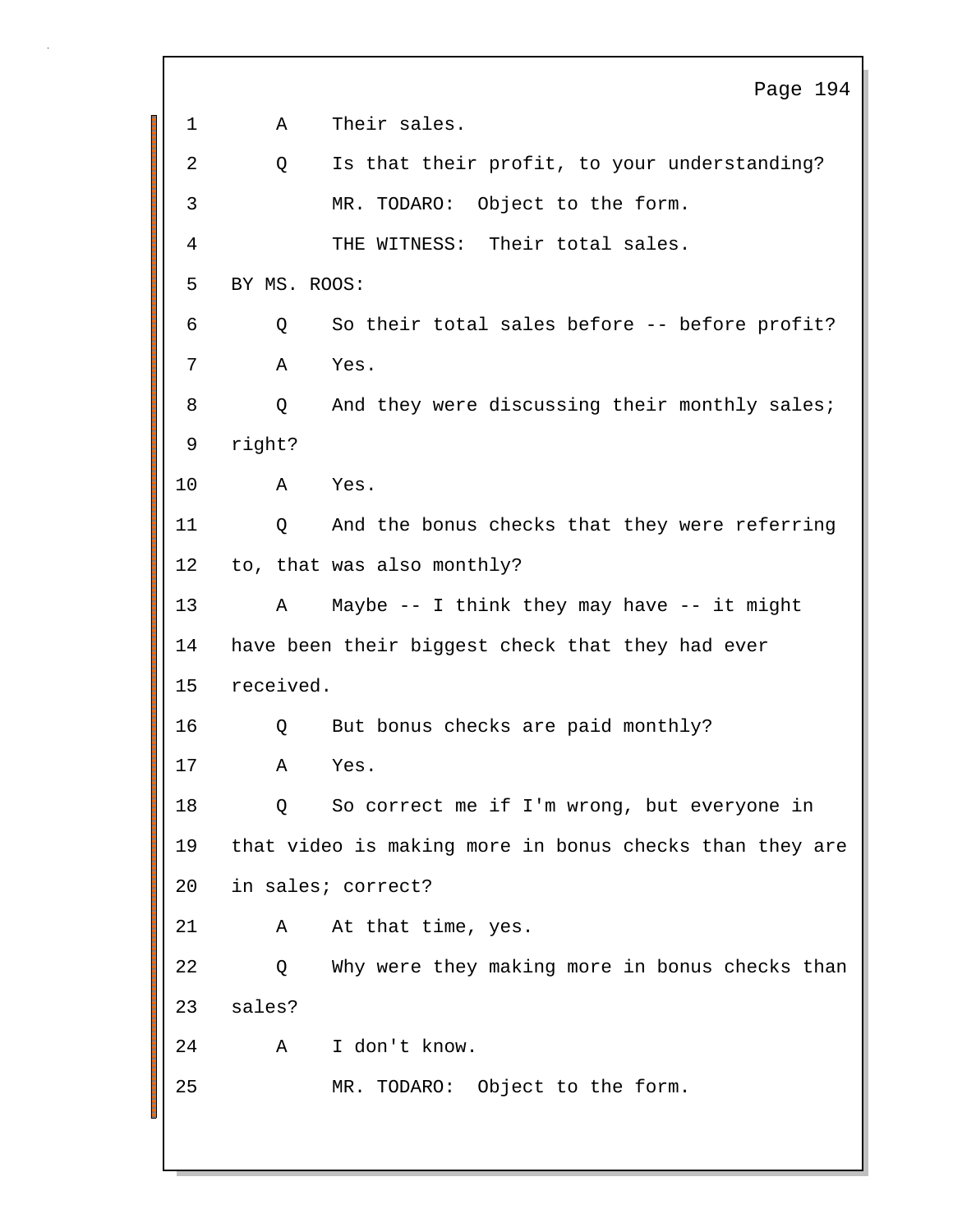Page 195 1 THE WITNESS: Maybe they -- maybe they helped 2 a lot of people to help them make money. 3 BY MS. ROOS: 4 Q Was this video posted by LuLaRoe anywhere? 5 A I have no idea. 6 Can I step out and use the ladies' room? I 7 drank a lot of water -- 8 MS. ROOS: Sure. We can go off the record. 9 THE WITNESS: -- because I have a bad 10 headache. 11 THE VIDEOGRAPHER: Off the record. The time 12 is 2:23 p.m. 13 (Off the record.) 14 (Mr. Floratos is not present.) 15 (Deposition Exhibit 122 was marked 16 for identification by the reporter, a 17 copy of which is attached hereto.) 18 THE VIDEOGRAPHER: Going back on the record, 19 the time is 2:30 p.m. 20 BY MS. ROOS: 21 Q Okay. So you've been handed what's been 22 marked as Exhibit 122, which is Bates-numbered 23 WA-AG-001046. Have you seen this document before? 24 A No. I'm curious where you got it. 25 Q Is -- at the top, that's the LuLaRoe logo. It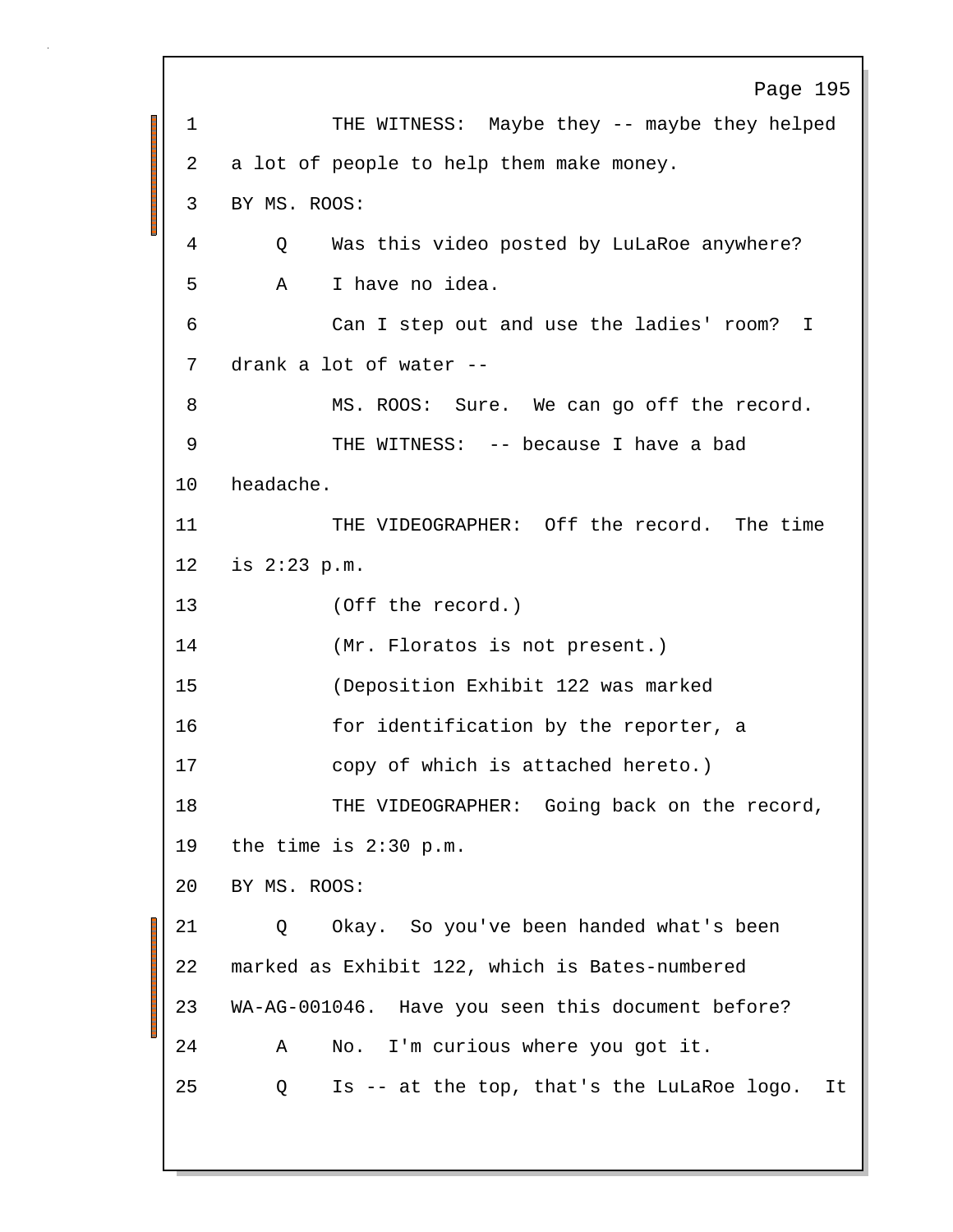Page 196 1 says "WANT TO EARN FULL-TIME INCOME FOR PART-TIME WORK? 2 ASK ME HOW!" Is that phrase familiar to you -- 3 A No. 4 Q -- "full-time income for part-time work"? 5 A Not to me. 6 Q Okay. So you can put that -- 7 A I've never said this is what I'm saying. 8 Q You can put it aside. 9 A I'm wondering if one of the retailers has made 10 that, which they do. They make lots of stuff. 11 Q If a retailer had created this, Exhibit 122, 12 would that be okay with LuLaRoe? 13 A No. 14 O Why not? 15 A Because you are -- I mean, they can share 16 something that's their personal but not post it and 17 print it, you know, although it's true. I mean, Mark 18 says it all the time. I don't say it, but Mark says it 19 because he knows how to do the whole math about it, but 20 I -- 21 Q When you say "Mark says it all the time," you 22 mean -- 23 A Well, you interviewed -- or somebody 24 interviewed him a couple days ago, and he clarified 25 this phrase, "earn full-time income for part-time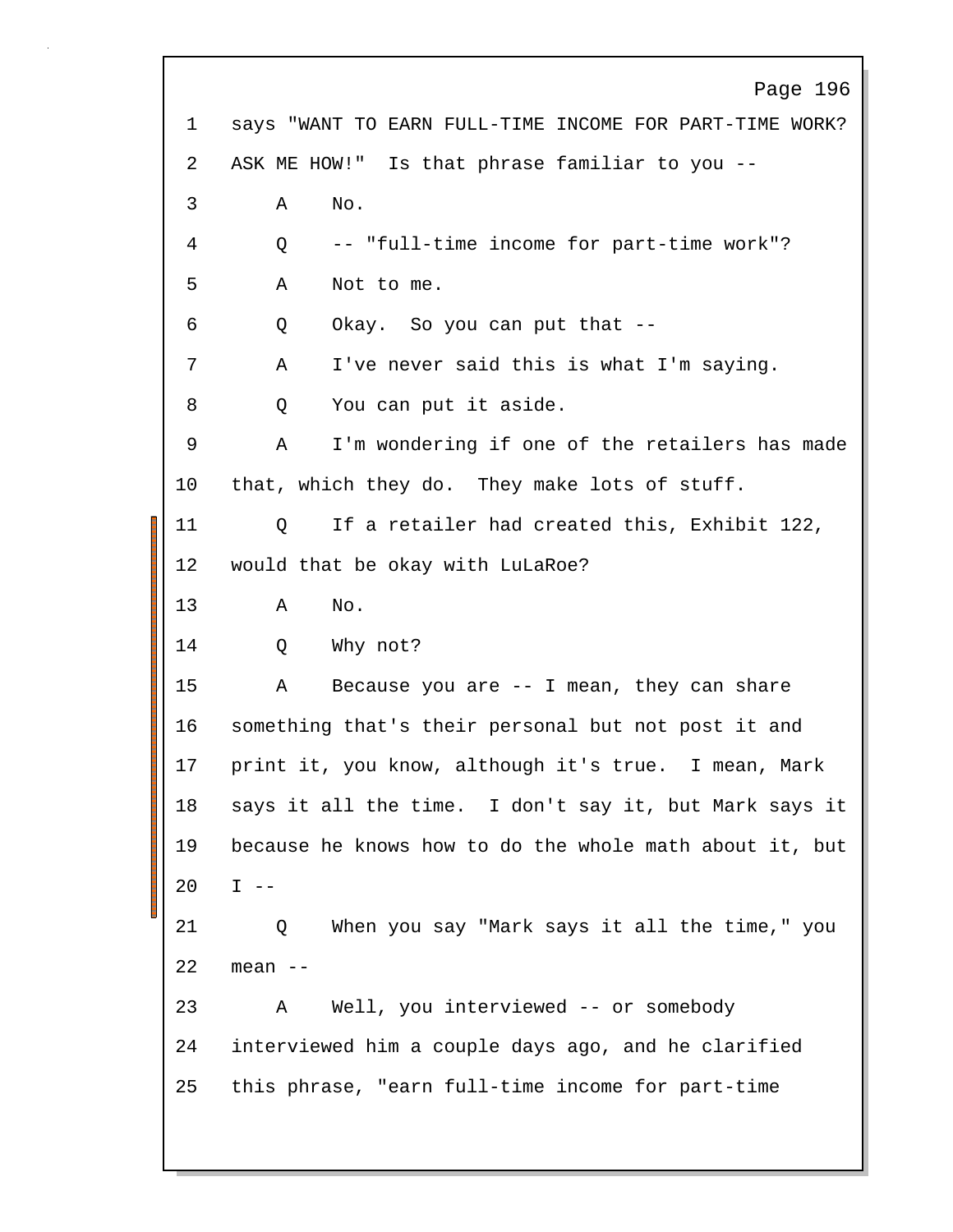Page 242 1 MS. ROOS: Okay. You can put that one aside. 2 (Deposition Exhibit 131 was marked 3 for identification by the reporter, a 4 copy of which is attached hereto.) 5 BY MS. ROOS: 6 Q So you've been handed what's been marked as 7 Exhibit 131, which is Bates-numbered WA-AG-000839 and 8 is a capture of a YouTube page from -- by LuLaRoe Meg B 9 titled "One Year Review - Over 200K First Year in 10 LuLaRoe Business." 11 **Have you seen this before?** 12 A No. 13 Q If you could, read the text about halfway down 14 the page where it says [as read] "Published on 15 February 22nd, 2015," and it says [as rad] "A 1 year 16 LuLaRoe business review. LuLaRoe Meg B retailed over 17 \$200K in her first year. What a blessing! Meg talks 18 about some tips that have worked for her and how to be 19 a part of a fast growing team. She is still taking on 20 new Consultants! Learn to have massive growth in your 21 sales and run a successful LuLaRoe business. Contact 22 me @lularoemegb@gmail.com for a no obligation 23 interview." 24 MR. TODARO: And just for the record, I think 25 you said "2015," and it reads '17.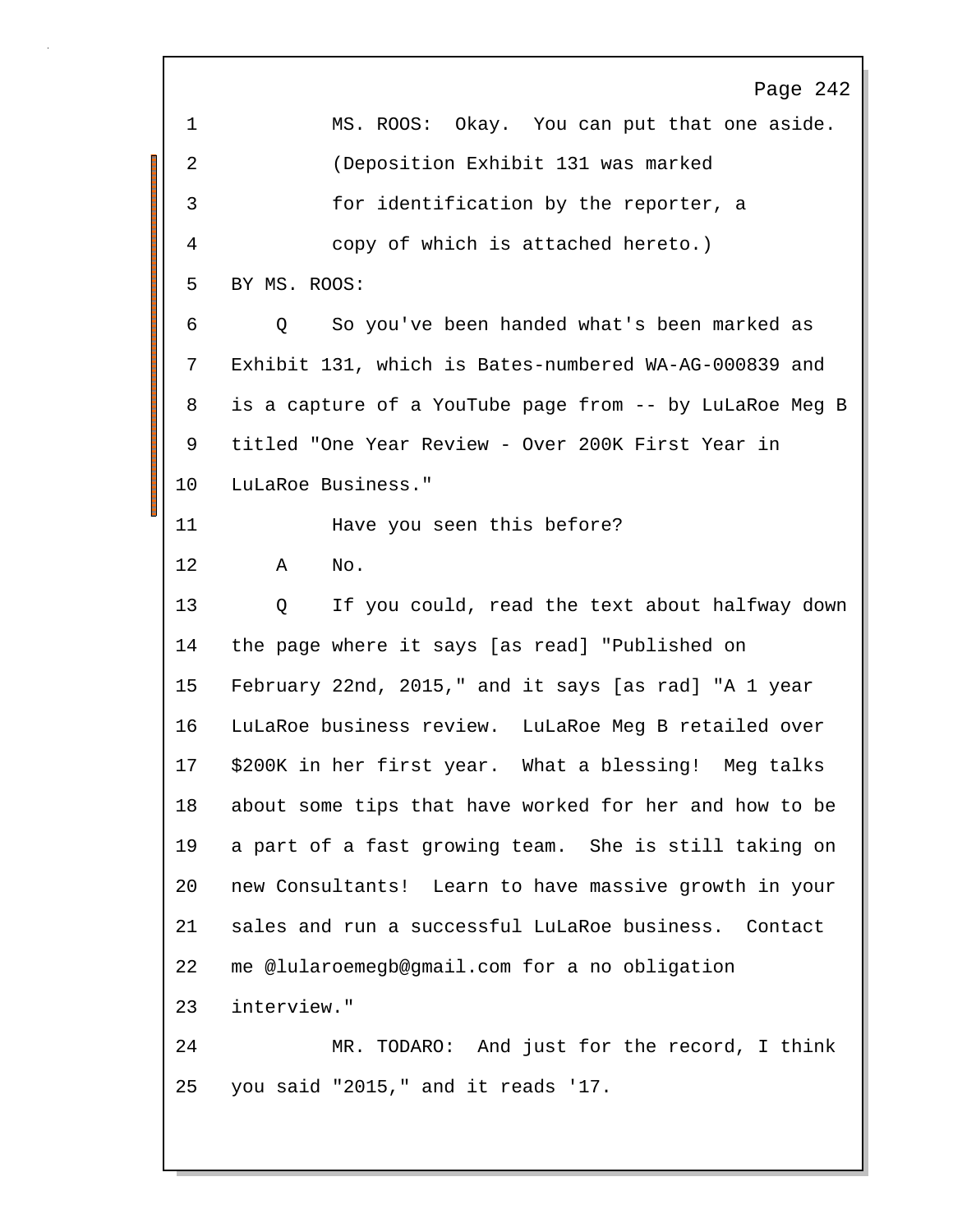Page 243 1 MS. ROOS: 2017. 2 Q Is this posting on YouTube consistent with 3 LuLaRoe's policy? 4 A I would think not. 5 Q How so? 6 A But I -- I feel like people have a right to 7 share their own testimony. If this is her testimony, 8 unless I know if it was false, then I would have a 9 problem with it. I don't know if this is false. 10 0 If it were true that this retailer made --11 retailed over 200,000 in her first year, would it be 12 okay for her to post this? 13 A I don't know. I personally would say yes. 14 Q And would it be okay for her to post that in 15 connection with a comment that consultants could 16 contact her to become a member of her team? 17 A Well, people that did that, they don't have a 18 right to take that much business from everybody else. 19 There were people that were advised, you know, to go 20 off YouTube. You are capturing business the wrong way. 21 Instead, you are not -- it's not a people-to-people 22 business. 23 So we encourage LuLaRoe retailers to, 24 face-to-face, have conversations. This isn't 25 face-to-face. So, in my opinion, I would say it needs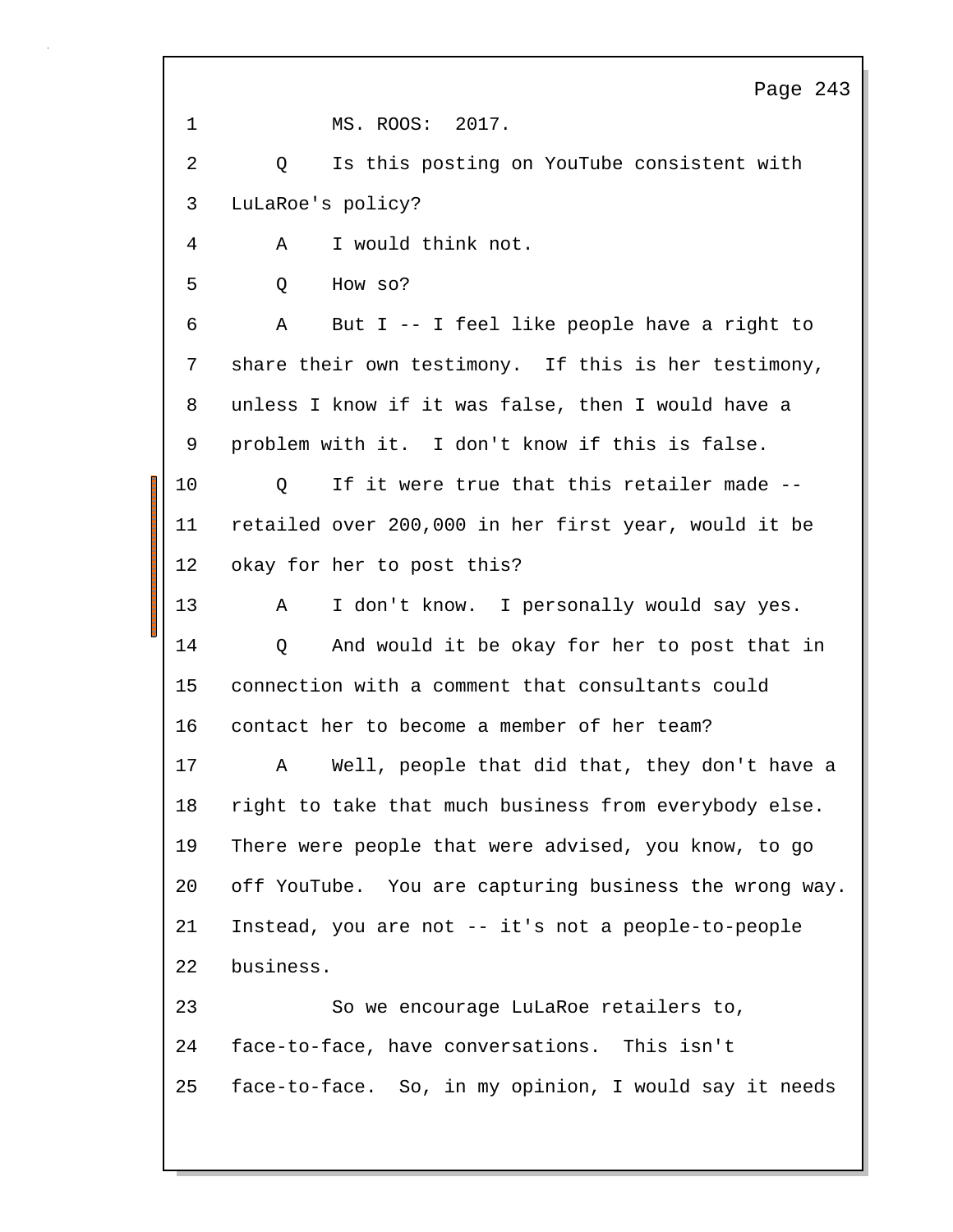Page 247 1 BY MS. ROOS: 2 Q So now you've been handed what's been marked 3 as Exhibit 133, which is Bates-numbered WA-AG-000950 4 and is a tweet from someone named "Lularoetheresab." 5 Do you know who that is? 6 A Huh-uh, no. 7 Q Have you seen this before? 8 A No. 9 Q And then the tweet, she has a series of 10 hashtags and then an image that says -- that says 11 "Team Super HeROEs." We talked about that. You don't 12 know who that is? 13 A Huh-uh. 14 Q And it says "Join our team, \$57,571.27 in 15 June bonuses!" 16 Is a post like this consistent with LuLaRoe 17 policy? 18 A No. 19 Q How so? 20 A We don't post that around money. 21 Q You don't post -- I'm sorry -- around money? 22 A We don't post posts like that. 23 Q Is a post like this by a retailer -- 24 A Right. 25 Q -- consistent with LuLaRoe policy?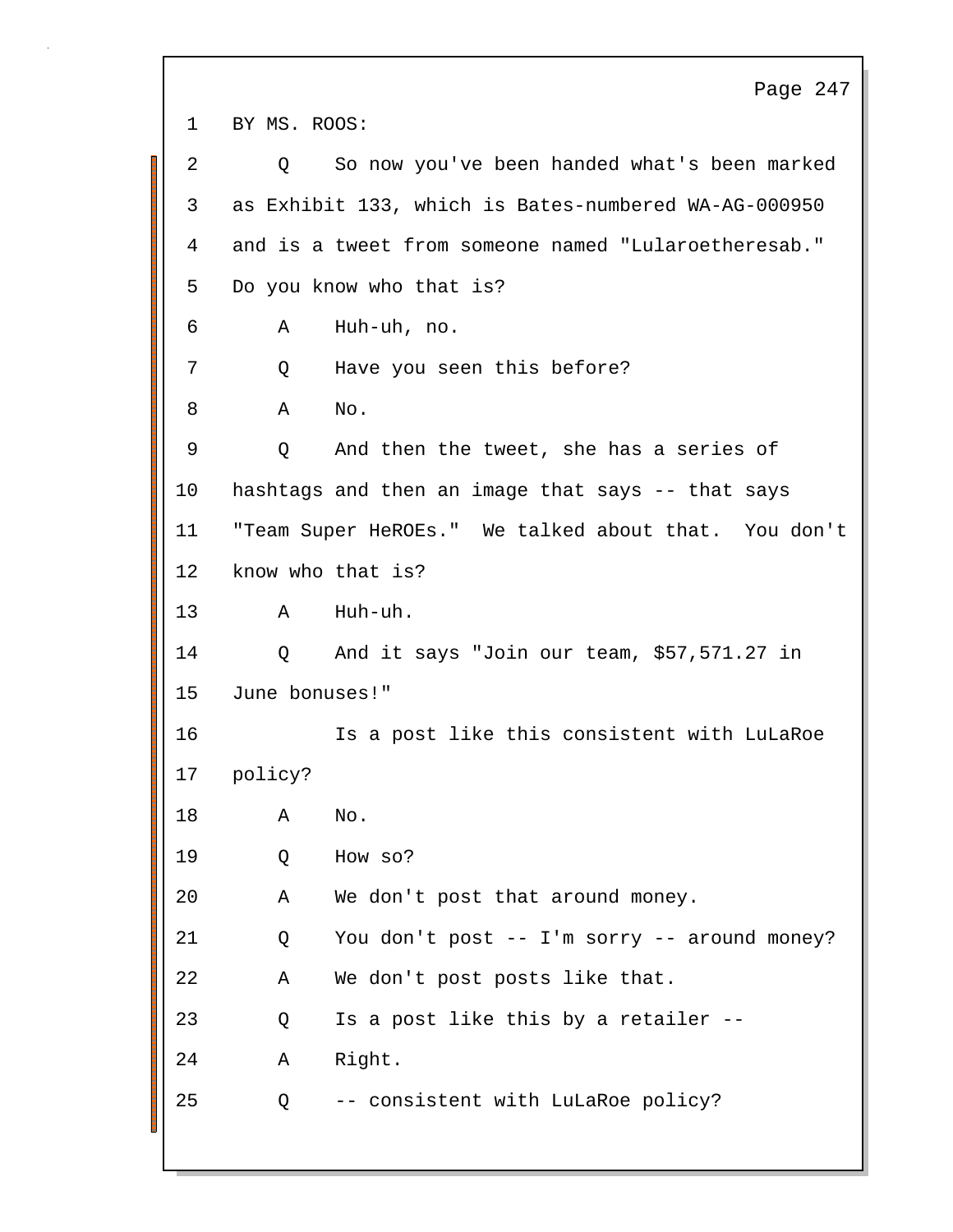Page 248 1 A No. Sorry. 2 Q In the top, there's a series of hashtags, and 3 the last is -- it says "#becauseoflularoe." 4 Are you familiar with that hashtag? 5 A I see it, yes. 6 Q Do you know what it means? 7 A No. I would assume that it is what it says. 8 Q What does it mean to you? 9 A Because of LuLaRoe and the hard work that I 10 make, I am having more time with my family, making my 11 own goals and setting them and having the opportunity 12 to do what I want to do on my own time, working my 13 business every day. 14 Q You can put that one aside. 15 A They are all the same. I'm confused. 16 Q Oh, do you have multiple copies? 17 A All three, yes. 18 Q Okay. I think that's fine. They are all in 19 there. 20 A She only got two likes. That's sad. Do you 21 want them all together? 22 Q Yes. 23 A Okay. 24 /// 25 ///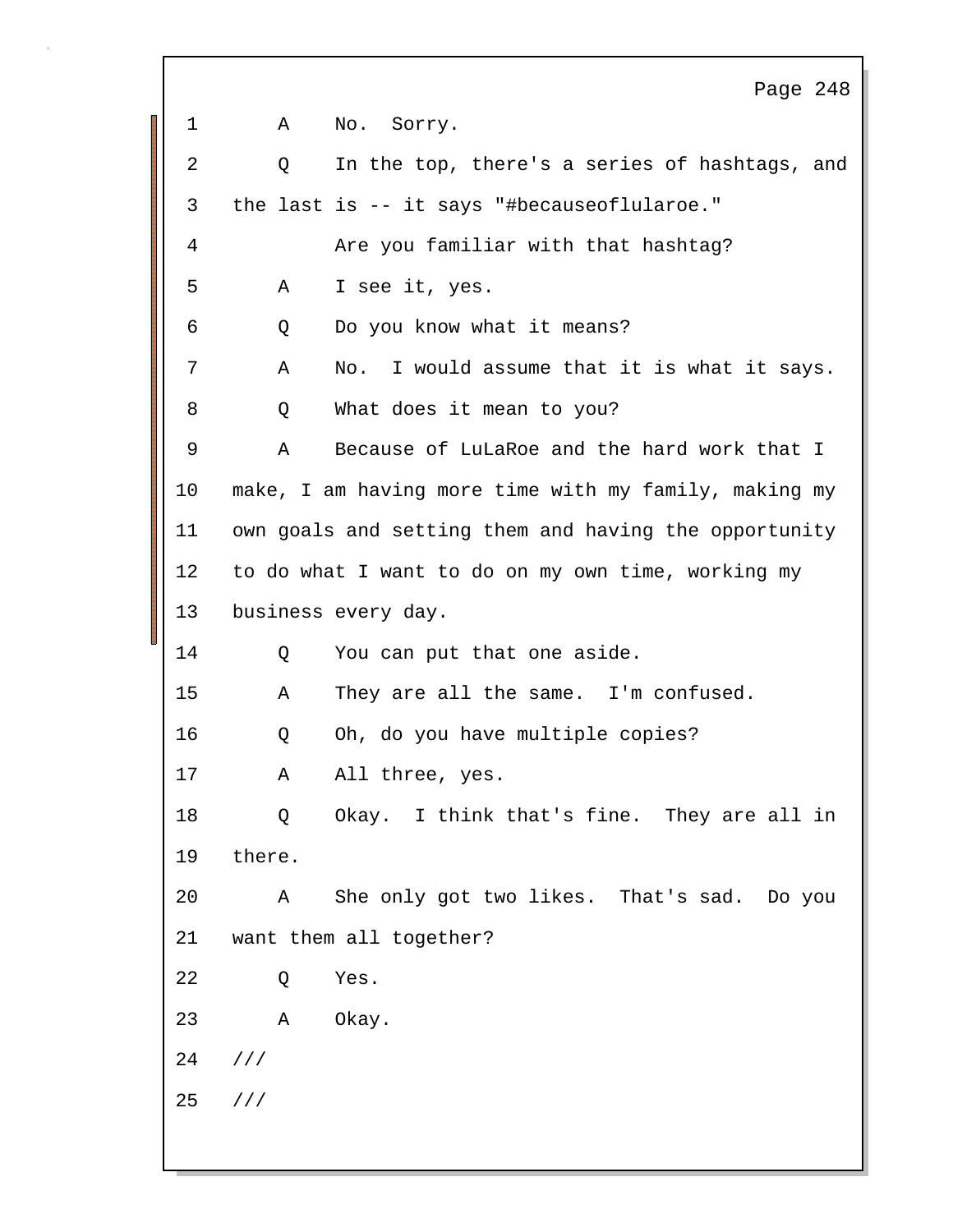Page 249 1 (Deposition Exhibit 134 was marked 2 for identification by the reporter, a 3 copy of which is attached hereto.) 4 THE WITNESS: I don't even know if these 5 people are in the business still. 6 BY MS. ROOS: 7 Q You've been handed what's been marked as 8 Exhibit 134, which is Bates-numbered WA-AG-000882 and 9 is a YouTube post from Erica D. House. 10 Do you know who that is? 11 A No. 12 Q The title of the post says "How much can you 13 make with LuLaRoe? I sold \$25,000 my first month!" 14 Is posting a statement like that consistent 15 with LuLaRoe policy? 16 A Again, I would have to look at all of the 17 policies and review them, but I would assume no. 18 O Why not? 19 A Because it's on YouTube, it's not 20 face-to-face. 21 Q Would it be consistent with LuLaRoe policy for 22 a retailer to tell prospective retailers that they made 23 25,000 in the first month if that was face-to-face? 24 A If they did it, they have every right to make 25 whatever statements they can. This is their -- we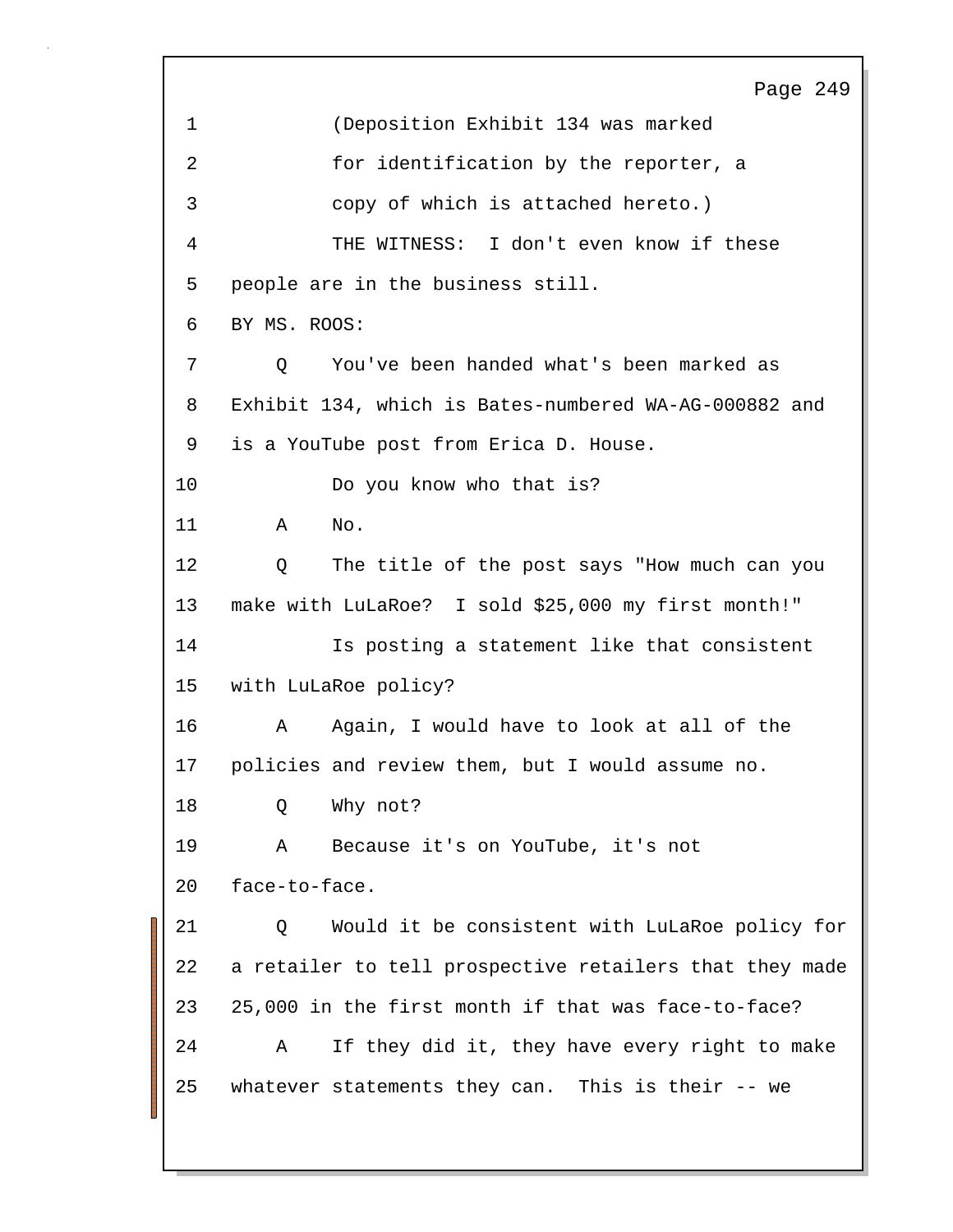Page 250 1 don't want people to lie. 2 MS. ROOS: Okay. You can put that one aside. 3 (Deposition Exhibit 135 was marked 4 for identification by the reporter, a 5 copy of which is attached hereto.) 6 BY MS. ROOS: 7 Q So you've been handed what's been marked as 8 Exhibit 135. It is Bates No. WA-AG-000891, which is a 9 YouTube post by LuLaRoe Tiffany Cook. 10 Do you know who that is? 11 A I do. 12 Q Who is Tiffany Cook? 13 A She is a LuLaRoe retailer. 14 0 Is she a current retailer? 15 A Yes. 16 0 What rank is she? 17 A I think she's a mentor now. 18 Q This was a post in February of 2016. Do you 19 know what rank she was then? 20 A I don't think she -- I don't know. I don't 21 have a clue. I don't know exactly when each of them -- 22 MS. ROOS: Okay. I'm going to pull up -- 23 actually, so I'm entering into the record as 24 Exhibit 136 a video, Bates No. WA-AG-000890. I'm going 25 to pull up that video.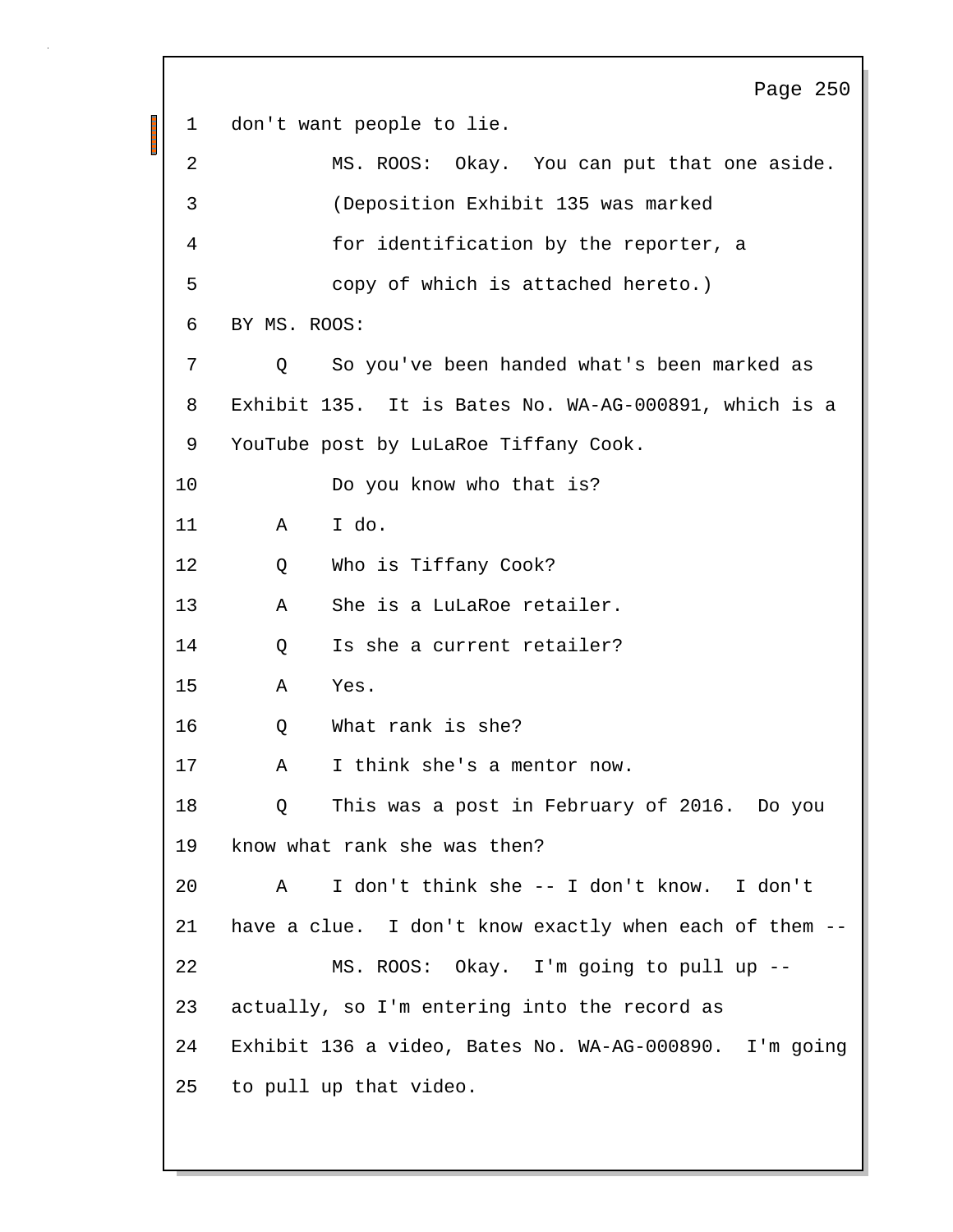Page 278 1 how big their checks would be while others were 2 listening? 3 A I have no idea. 4 Q Have you ever done that where others were in 5 the room with you? 6 A No. 7 Q How often do you call retailers to tell them 8 how big their bonus checks would be? 9 A I haven't done that in three years. 10 Q Before you stopped doing that, how often would 11 you do it? 12 A I don't know. 13 Q Why would you do it? 14 A Because it's exciting and rewarding and a 15 wonderful congratulations for all their hard work. 16 Q Have you ever posted bonus checks to social 17 media? 18 A You asked that question before. No. 19 (Deposition Exhibit 143 was marked 20 for identification by the reporter, a 21 copy of which is attached hereto.) 22 BY MS. ROOS: 23 Q You've been handed what's been marked as 24 Exhibit 143, which is a screen shot of your Instagram 25 page, and it is Bates No. WA-AG-0005772.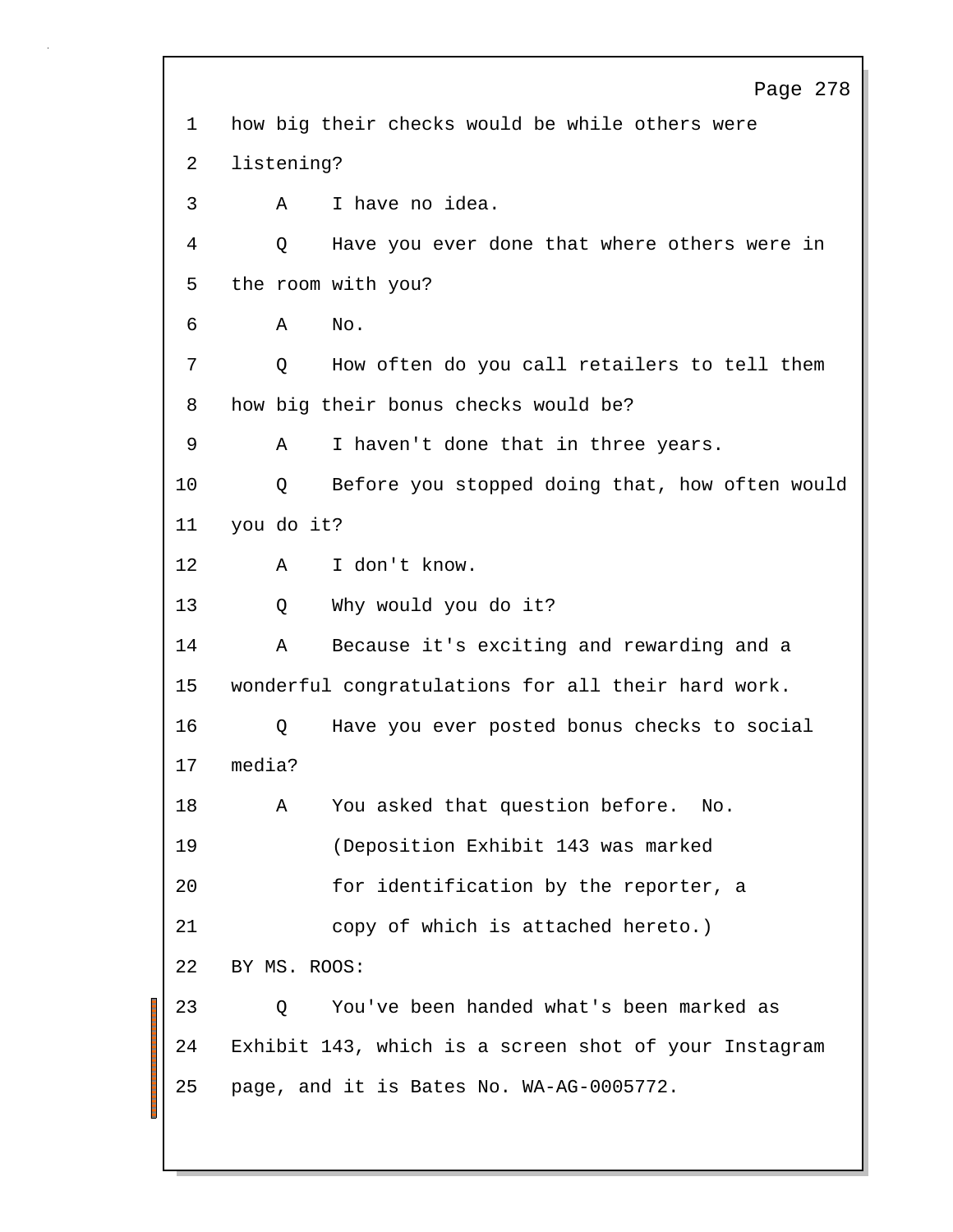Page 279 1 Is this a post that you made to your Instagram 2 page? 3 A Yes. 4 Q In it, there's a photo of a woman with some 5 checks in front of her. Is that you? 6 A Yes. 7 Q And are those bonus checks that are in front 8 of you? 9 A I don't know. 10 Q Why did you post this? 11 A Why not? 12 Q So, actually, let me back up. 13 In the message that you wrote, you wrote 14 [as read] "Woot woot yahoo. Look at what I get to do 15 now????? Yesssss I'm signing big BONUS CHECKS!" 16 Does that indicate that the checks you are 17 signing in this photo are bonus checks? 18 A Yes. 19 Q So why did you post yourself signing bonus 20 checks on your Instagram page? 21 A I don't know why. Do you have a date on 22 these? 2014, it looks like. 23 Q Yes. 24 A It was a long time ago. 25 Q But does this refresh your recollection that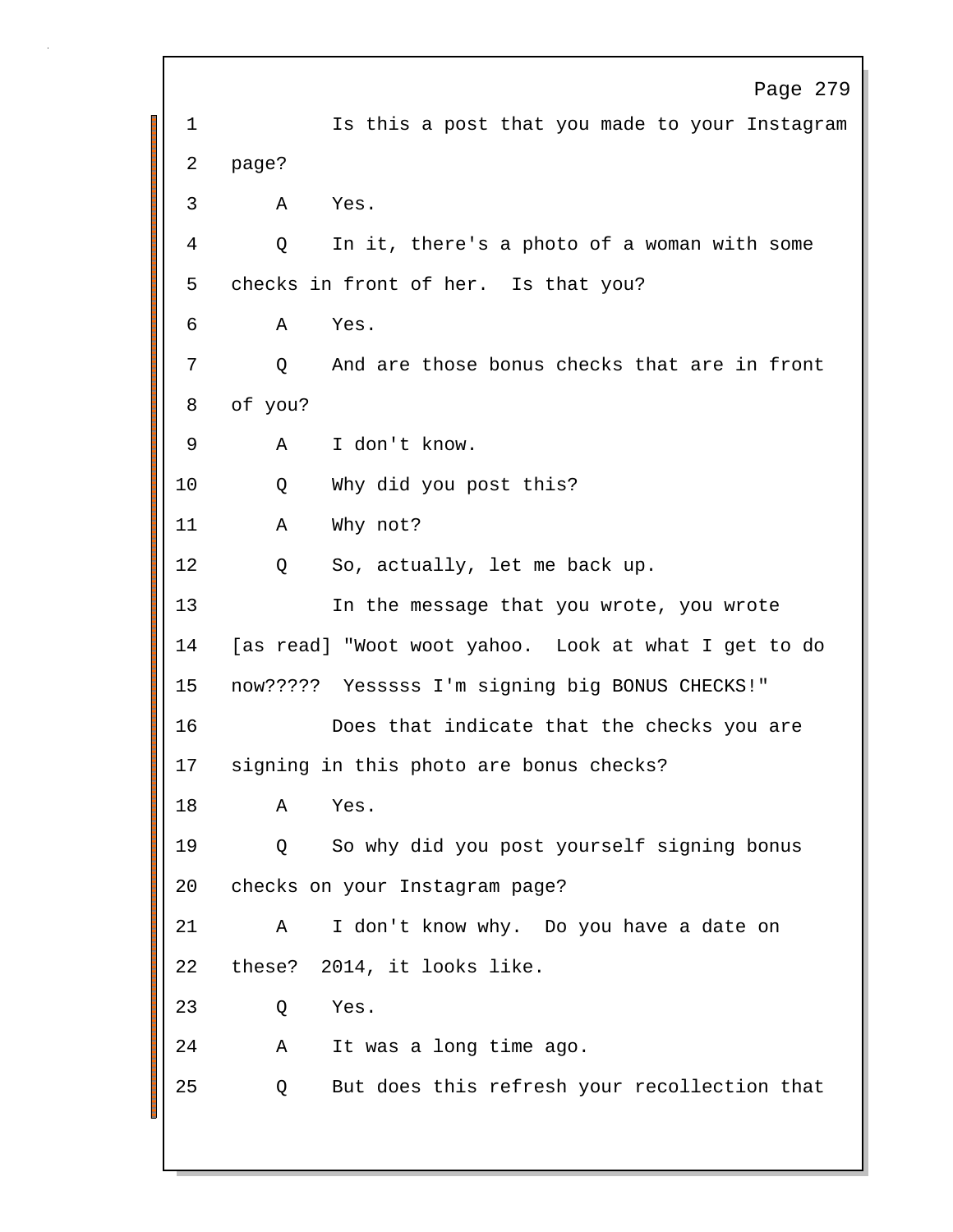Page 280 1 you have posted bonus checks on social media? 2 A I didn't post bonus checks anywhere. 3 Q You posted a picture of yourself signing bonus 4 checks. 5 A Yeah, but there's no names anywhere. It 6 doesn't know whose it is. It doesn't say who it is 7 for. 8 (Deposition Exhibit 144 was marked 9 for identification by the reporter, a 10 copy of which is attached hereto.) 11 BY MS. ROOS: 12 Q So you've been handed what's been marked as 13 Exhibit 144, which is Bates-numbered WA-AG-005773, 14 which is another printout or screen shot from your 15 Instagram account, and here it looks like a photo 16 posted. 17 Did you post this photo? 18 A I don't know. 19 Q And -- 20 A Does it say I posted it? 21 Q This is -- I'll represent to you that this is 22 a screen shot from your Instagram account. 23 A It says "DeAnne Following." 24 Q Yes. That's because the person who printed 25 this was following you.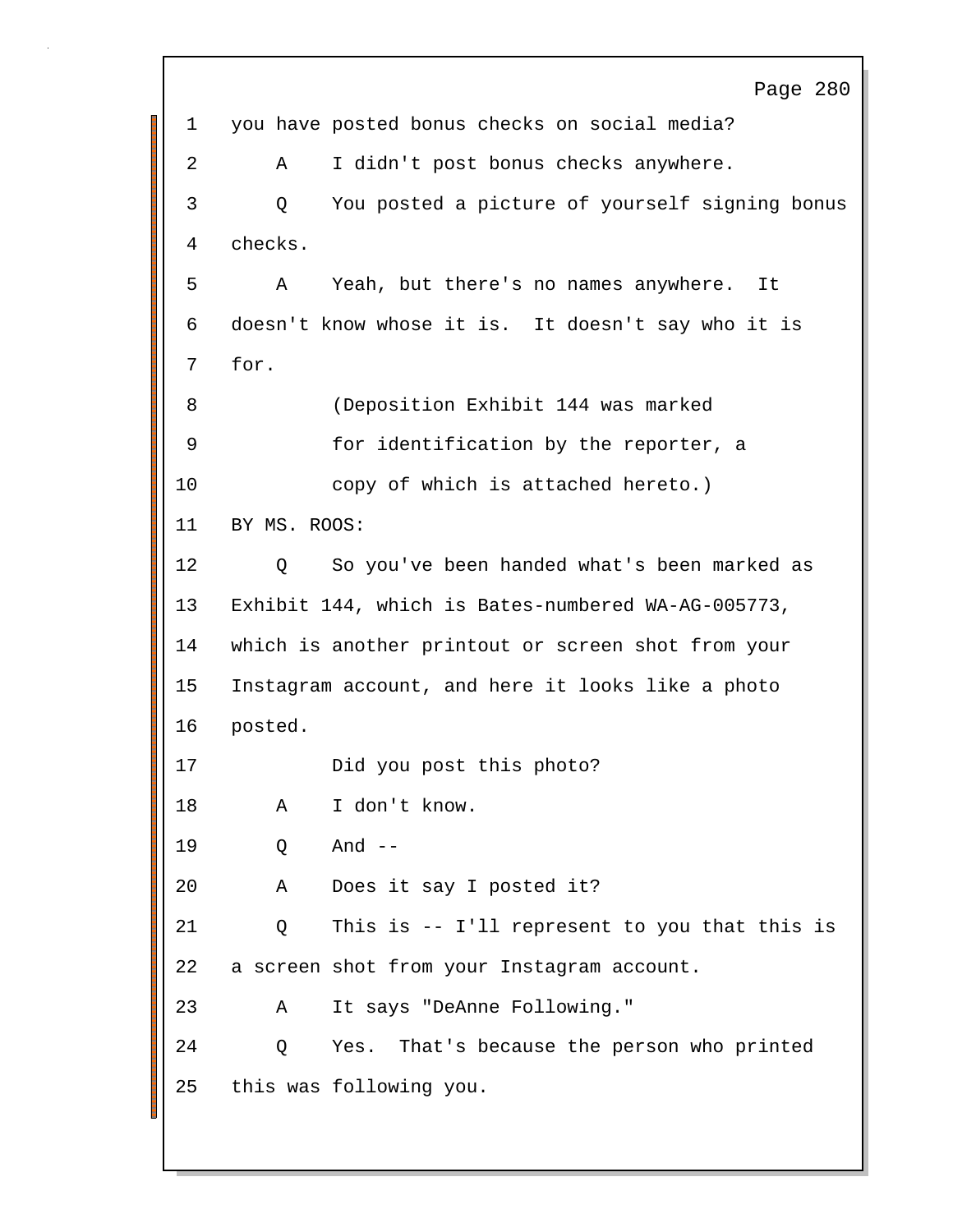Page 281 1 A Okay. 2 Q I'll represent that to you. 3 A Okay. 4 Q So this is a screen shot from your Instagram 5 account. Does this refresh your recollection of 6 posting additional bonus checks on your Instagram 7 account? 8 MR. TODARO: Object to the form. 9 MS. ROOS: Go ahead. 10 THE WITNESS: I don't know what these checks 11 are. 12 BY MS. ROOS: 13 Q You don't know whether these are bonus checks 14 or some other checks? 15 A No. 16 Q Why did you post these on Instagram? 17 A It just shows lots of wonderful checks. 18 MS. ROOS: You can put that one aside. 19 (Deposition Exhibit 145 was marked 20 for identification by the reporter, a 21 copy of which is attached hereto.) 22 BY MS. ROOS: 23 Q So you've now been handed what's been marked 24 as Exhibit 145, which is a screen shot from your 25 Instagram account Bates-numbered WA-AG-005774, and in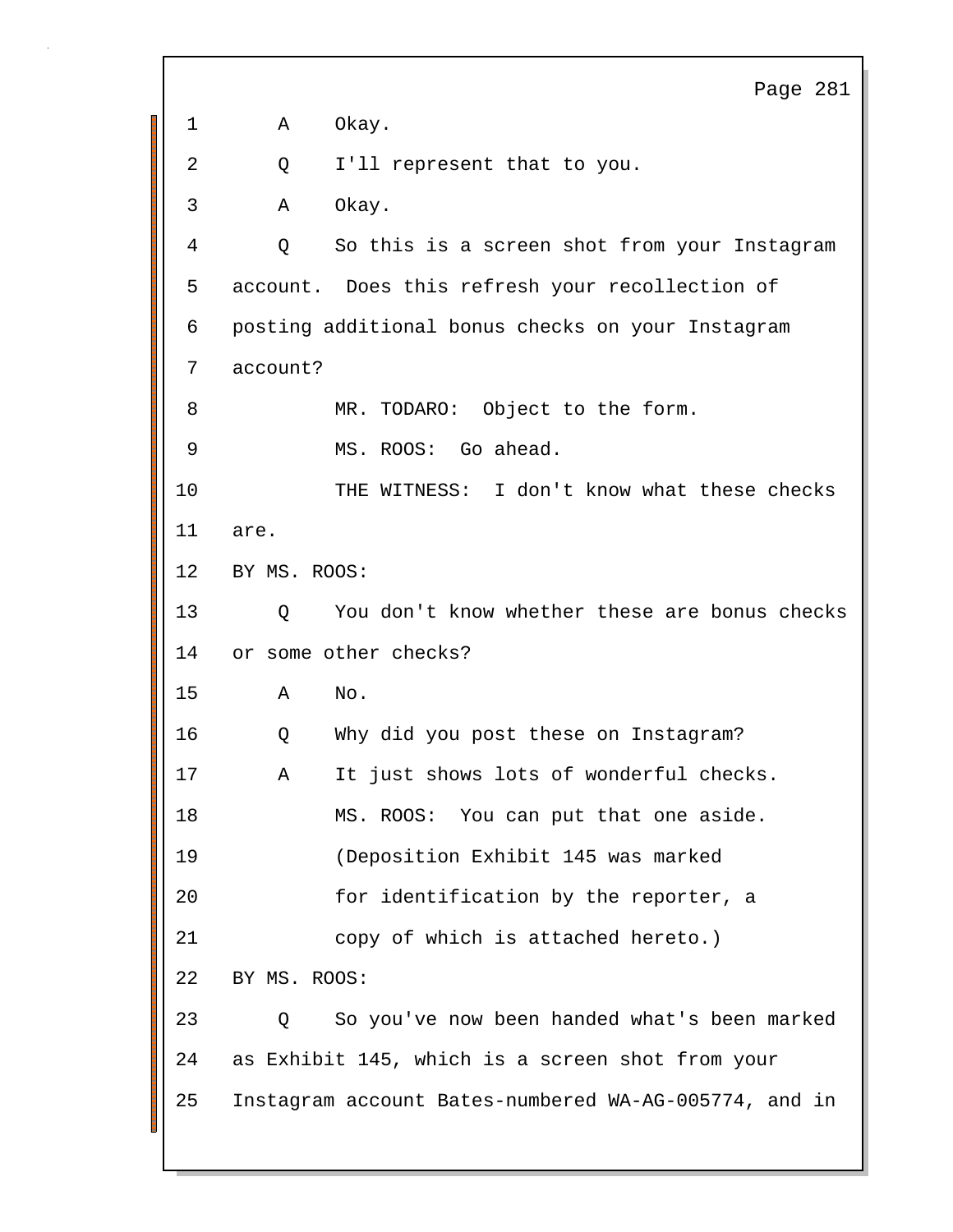Page 282 1 it is another photo of a series of checks. 2 A Uh-huh. 3 Q And it looks like you wrote "Ok ok ok ok 4 YIPPPPEEEEE look what I'm signing right now. I'm 5 sooooooo excited to give most of these bonus checks out 6 in my office tomorrow at Leadership!" 7 Did you post this? 8 A Yes. 9 Q And why -- and so the checks depicted in the 10 image are bonus checks? 11 A I guess. 12 Q In the message that you posted, you said, "I'm 13 excited to give most of these bonus checks." 14 Does that indicate to you that these are bonus 15 checks in the photo? 16 A Yes. 17 Q And why did you post this picture of all of 18 these bonus checks? 19 A Because it's fun and exciting to see the 20 reward of people that work hard in their businesses. 21 Q In the photo, the checks are all, sort of, 22 fanned out so that you can see the amounts. 23 A Yeah. 24 Q Why did you post them that way? 25 A I don't know.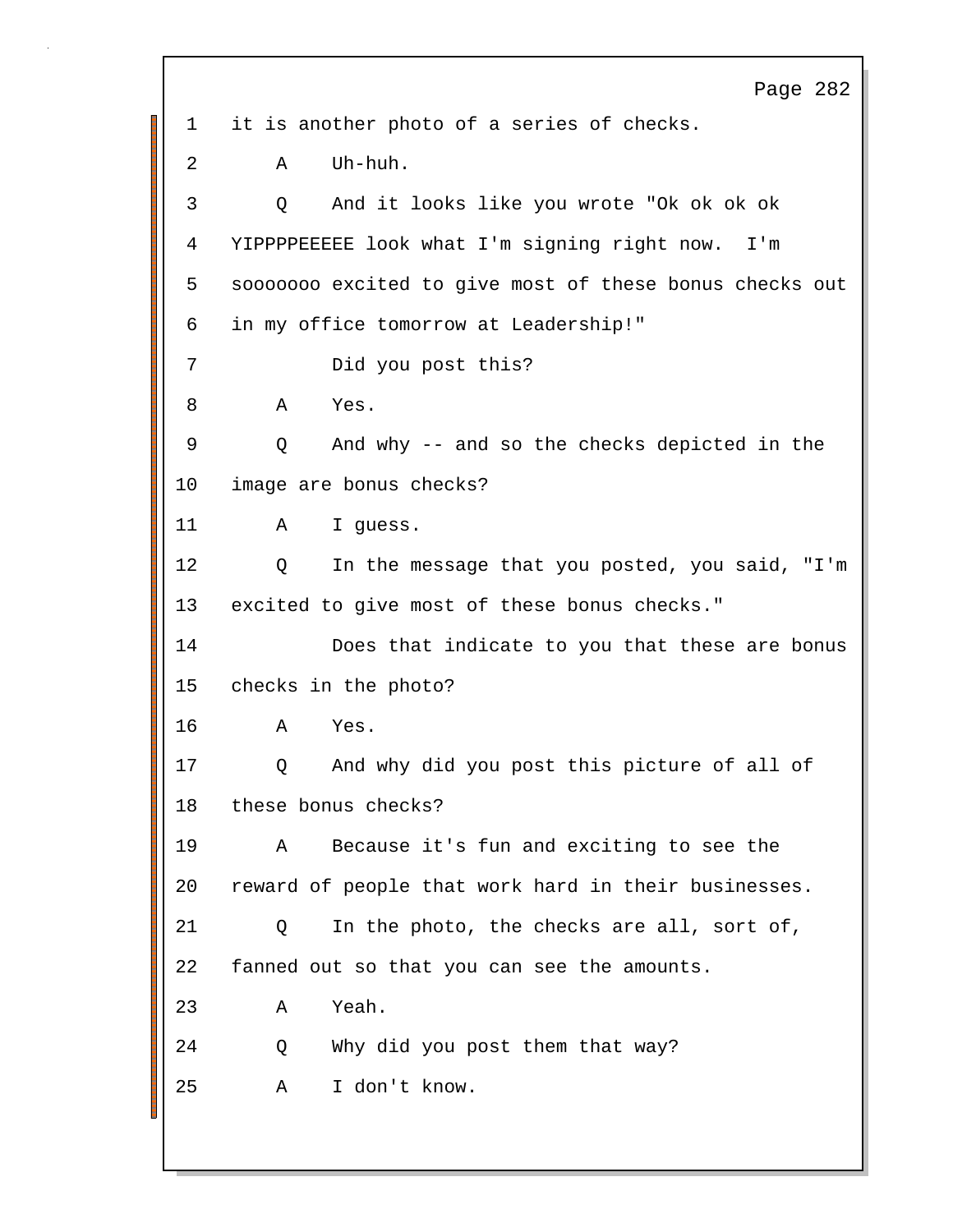Page 283 1 O Was it so that you would be able to see all of 2 the different amounts? 3 A No. If I folded them -- if I fanned them the 4 other way, you would have seen their names, and you 5 would have seen the bank account. So I wouldn't have 6 done it that way. I could have fanned them the other 7 way. 8 Q Were you trying to convey the number of bonus 9 checks you'd be passing out? 10 A Oh, gosh, this is nothing compared to what -- 11 Q Do you personally sign all bonus checks? 12 A No. 13 Q But you personally were signing these? 14 A At the time, yes. 15 Q In 2000 -- I believe this was posted in 16 October 2015. Were you personally signing all bonus 17 checks then? 18 A No. I don't think so. 19 Q But you were posting on Facebook about signing 20 bonus checks? 21 A Yes. This -- this -- these, obviously, yes. 22 Q Why were you signing these checks in 23 particular? 24 A I have no idea. They brought them to me, and 25 I signed them.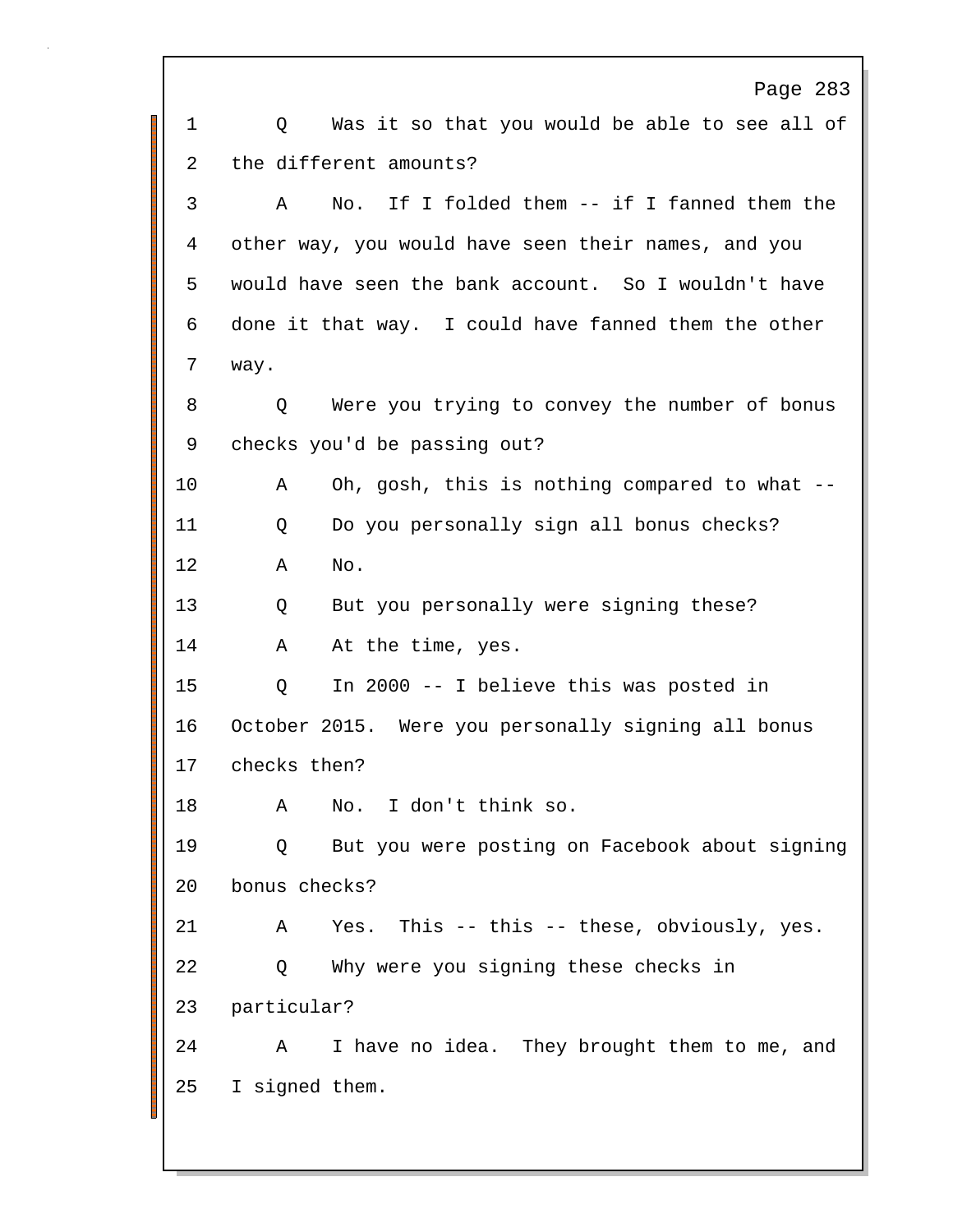Page 284 1 MS. ROOS: You can put that one aside. 2 (Deposition Exhibit 146 was marked 3 for identification by the reporter, a 4 copy of which is attached hereto.) 5 BY MS. ROOS: 6 Q You've been handed Exhibit 146, which is 7 Bates-numbered WA-AG-005776 and is another screen shot 8 of your Instagram account. 9 Does that look right? 10 A Yes. 11 Q And this is another image of a series of 12 checks that you posted? 13 A Uh-huh. 14 Q And in it, you wrote, "Looky looky what day it 15 is," and there's a series of Emojis. "It's Leader 16 Bonus Check signing dayyyyyyyyyy!! Maybe you're 17 getting one if you are loved" -- "if you've loved and 18 helped someone become a Fashion Consultant!" 19 Did you post that? 20 A Yes. 21 Q And, again, the checks are fanned out to 22 see -- at least sort of see the volume of checks. 23 Did you arrange them in that way? 24 A I think I just went like this. I didn't 25 arrange them in any way.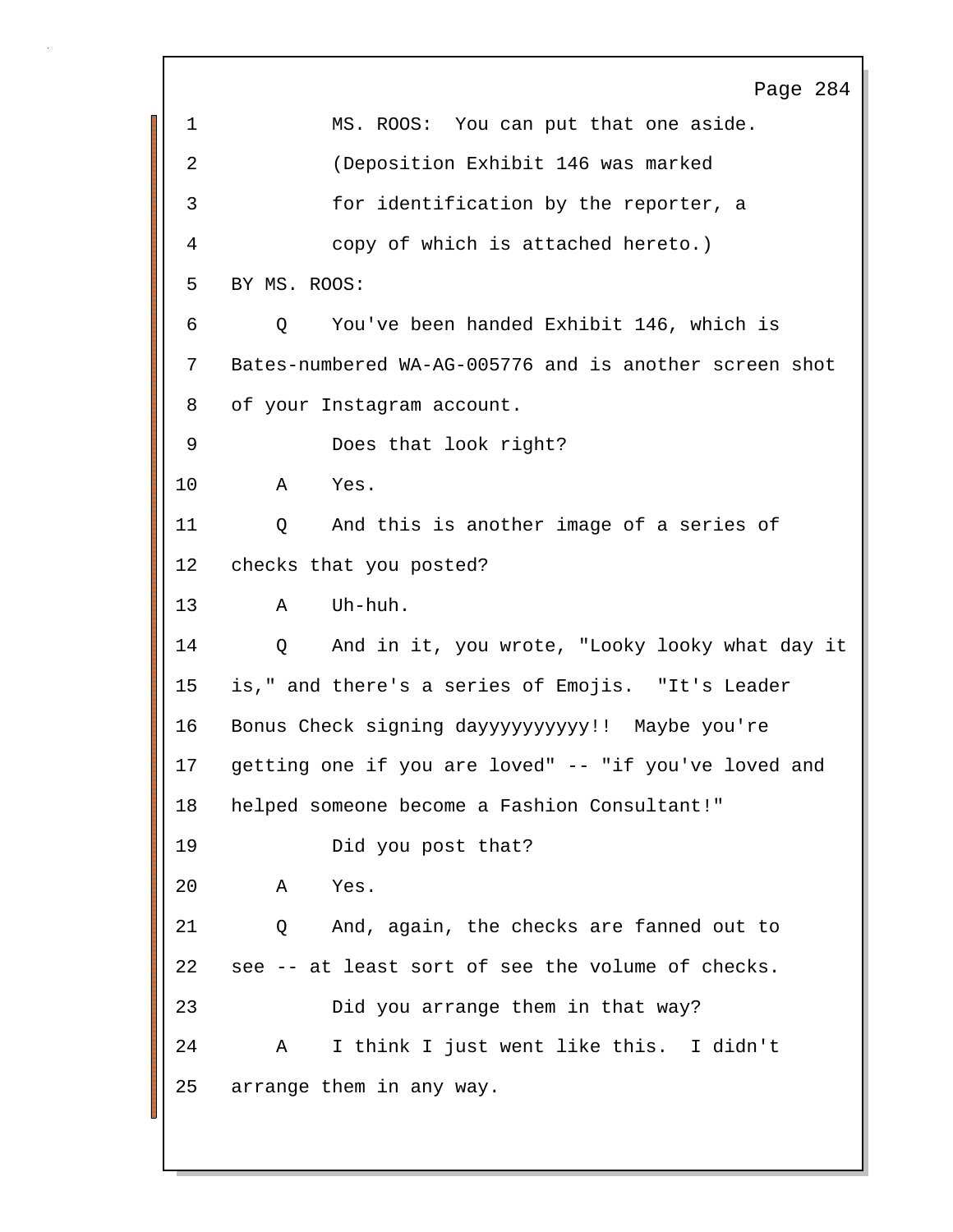Page 285 1 O And this was another instance where you were 2 signing checks, personally? 3 A Yes. 4 Q And why did you post it on Instagram? 5 A Again, because I like to create excitement. 6 Q Create excitement for whom? 7 A For the successes of those that are part of 8 this amazing company. And I like to show how hard 9 people work. 10 MS. ROOS: You can put that one aside. 11 (Deposition Exhibit 147 was marked 12 for identification by the reporter, a 13 copy of which is attached hereto.) 14 BY MS. ROOS: 15 Q You have now been handed what's been marked as 16 Exhibit 147, which is Bates No. WA-AG-005777 and is 17 another screen shot from your Instagram account. 18 Does that look right? 19 A Uh-huh. What date is it? 20 Q And it looks like this is dated November 2014. 21 And, again, you posted a picture of a series 22 of checks; is that right? 23 A Yep. 24 Q And you posted "Woooooooooo hoooooooooo guess 25 what I'm doing and what day it is??????????"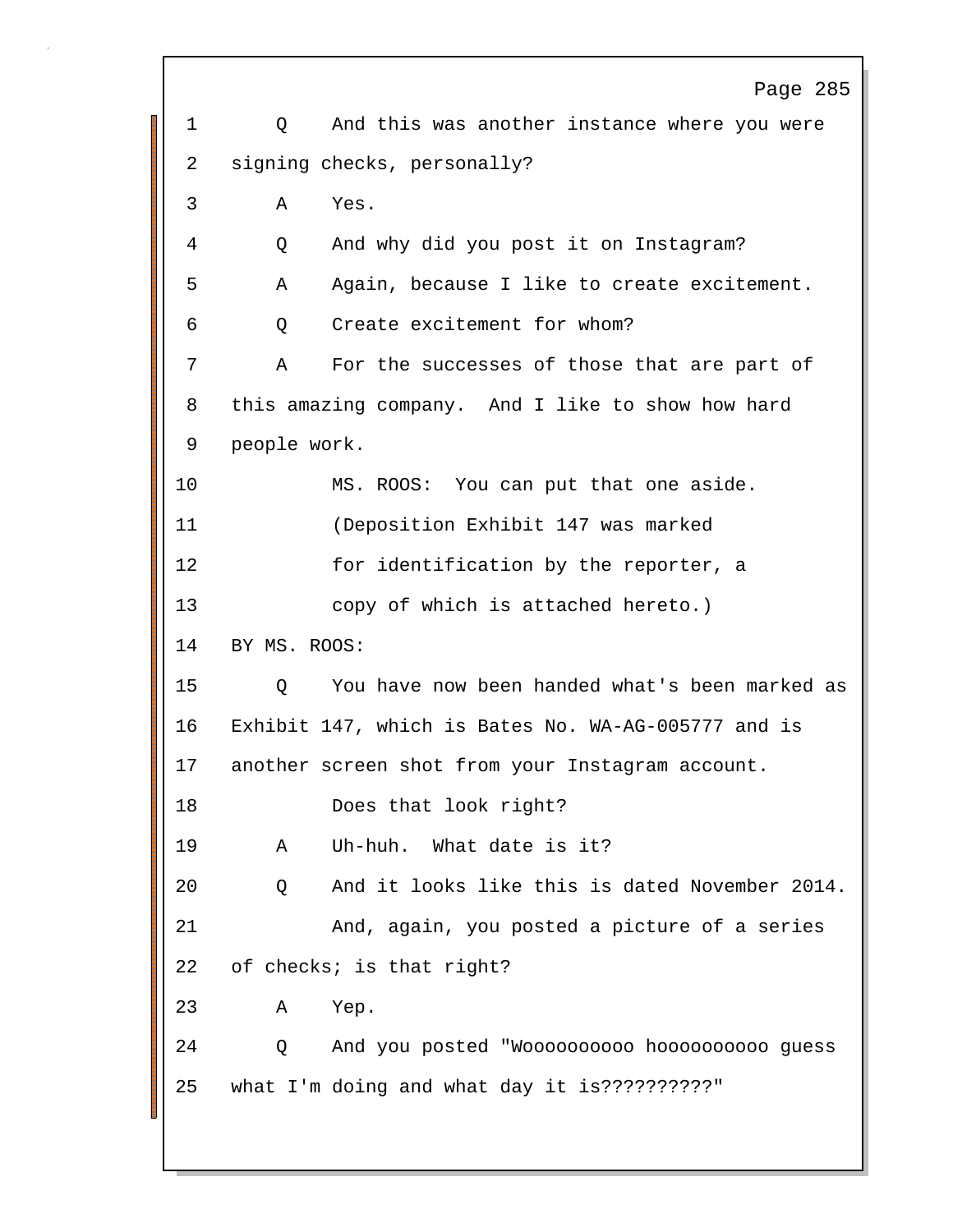Page 286 1 A I can read it. 2 Q "It's Leader Bonus check day." 3 Is that something you posted? 4 A Yes. 5 MS. ROOS: You can put that aside. 6 (Deposition Exhibit 148 was marked 7 for identification by the reporter, a 8 copy of which is attached hereto.) 9 BY MS. ROOS: 10 Q So you've now been -- you are being handed 11 what has been marked as Exhibit 148 -- 12 A Okay. 13 Q -- which is Bates No. WA-AG-005778 and is 14 another screen shot from your Instagram account; is 15 that right? 16 A Yeah. 17 Q And it's another photo of some checks? 18 A Yep. 19 Q And here you -- 20 A The dates are wrong. This one is after this 21 one. 22 Q They are not intended to be in order. 23 A Oh, all right. 24 Q So looking at this one, which is 25 Exhibit 148 --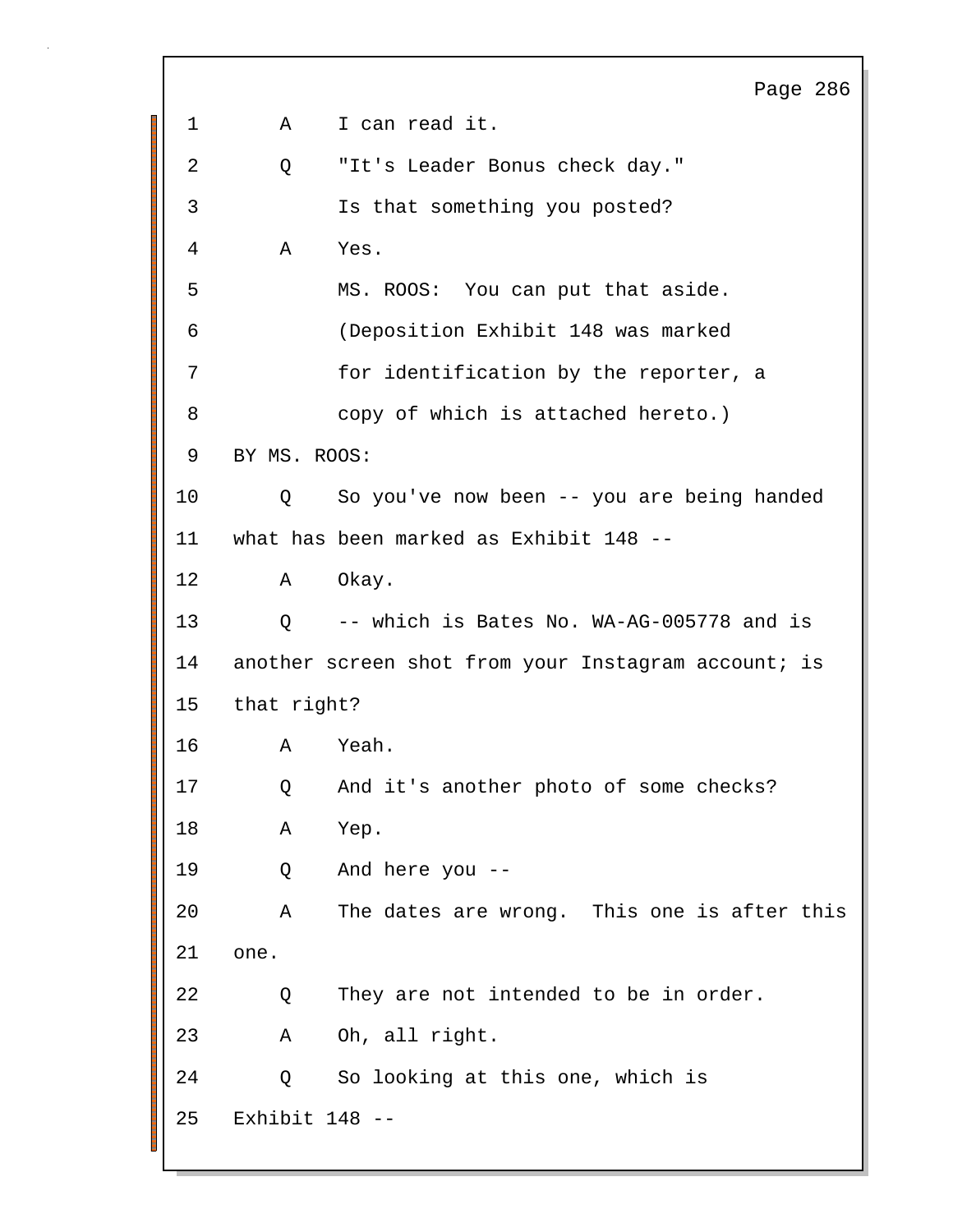```
Page 287
1 A Uh-huh.
2 Q -- you posted "I'm sooooooo excited to be
3 signing these big babies....Leadership Bonus
4 Checks!!!!! Yes they're going out today!!!!
5 #lovelularoe."
6 Is that something you posted?
7 A Yes.
8 Q And so, again, the checks that you had taken a
9 picture of here are bonus checks?
10 A Yes.
11 Q You can put that aside. So we've seen a
12 series of photos that you've posted of signing bonus
13 checks for retailers.
14 Have you ever encouraged retailers to post
15 pictures of their bonus checks?
16 A Not that I know of.
17 Q Have you ever seen retailers who posted
18 pictures of their bonus checks online?
19 A Not that I can recall.
20 Q I'm going to hand you what's been previously
21 marked as Exhibit 13.
22 (Deposition Exhibit 13 was previously
23 marked for identification, a copy of
24 which is attached hereto.)
25 ///
```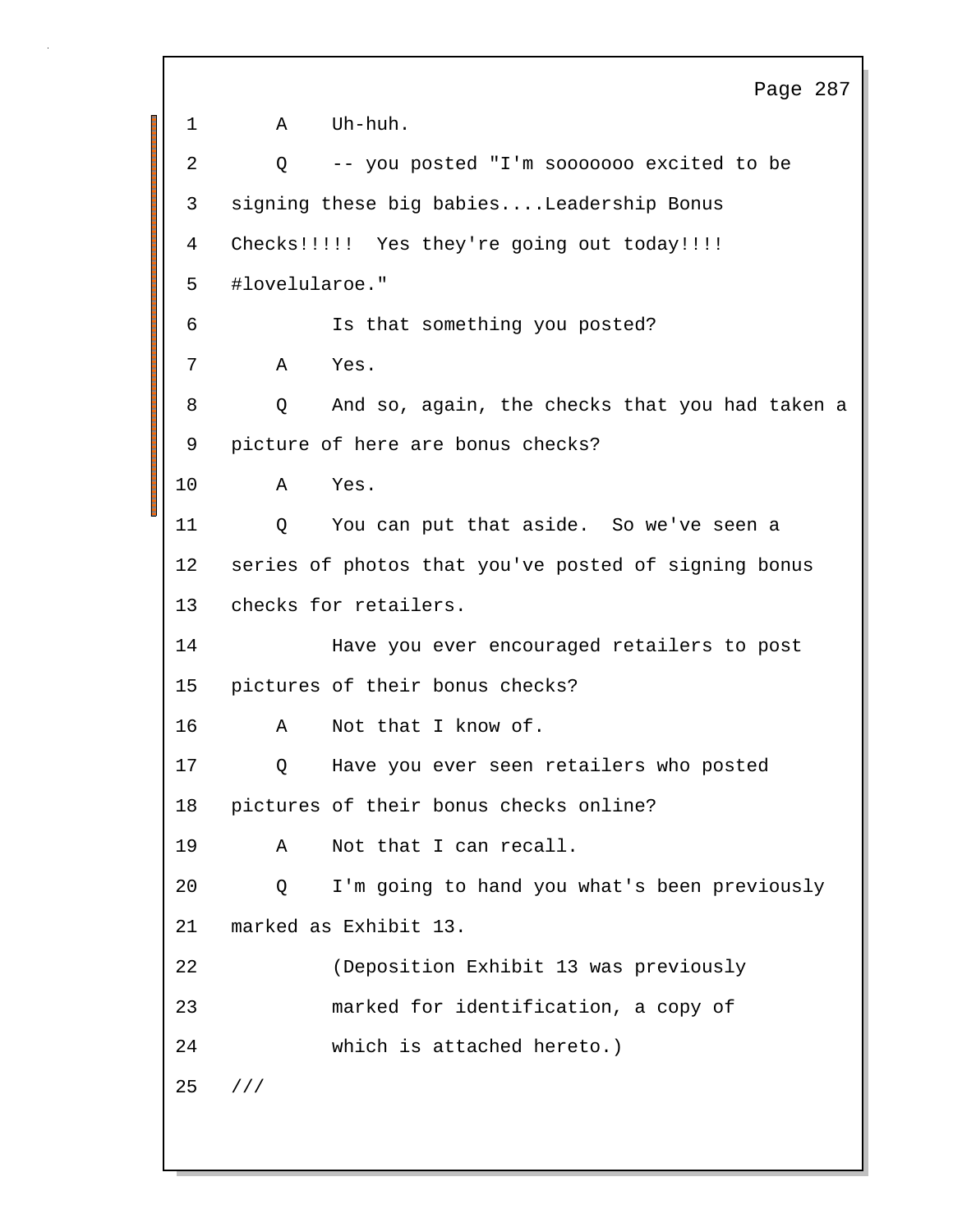|             |              | Page 293                                             |
|-------------|--------------|------------------------------------------------------|
| $\mathbf 1$ | A            | My sons, son-in-laws. Sometimes my assistant         |
| 2           |              | has done it before.                                  |
| 3           | Q            | So which sons have you authorized to post it?        |
| 4           | Α            | I don't know exactly.                                |
| 5           | Q            | Have you authorized Kenny?                           |
| 6           | Α            | Yes.                                                 |
| 7           | Q            | Have you authorized Jordan?                          |
| 8           | Α            | Yes.                                                 |
| 9           | Q            | And your assistant has posted to it?                 |
| 10          | Α            | I don't recall exactly.                              |
| 11          | Q            | Do any LuLaRoe retailers follow you on               |
| 12          | Instagram?   |                                                      |
| 13          | A            | Oh, I'm sure they do.                                |
| 14          | Q            | Do you know how many followers you have on           |
| 15          | Instagram?   |                                                      |
| 16          |              | A 92,000.                                            |
| 17          | Q            | 92,000?                                              |
| 18          | Α            | Uh-huh.                                              |
| 19          |              | (Deposition Exhibit 149 was marked                   |
| 20          |              | for identification by the reporter, a                |
| 21          |              | copy of which is attached hereto.)                   |
| 22          | BY MS. ROOS: |                                                      |
| 23          | Q            | So you've been handed what's been marked as          |
| 24          |              | Exhibit 149, which, for the record, is Bates-stamped |
| 25          |              | WA-AG-005783 and is another screen shot from your    |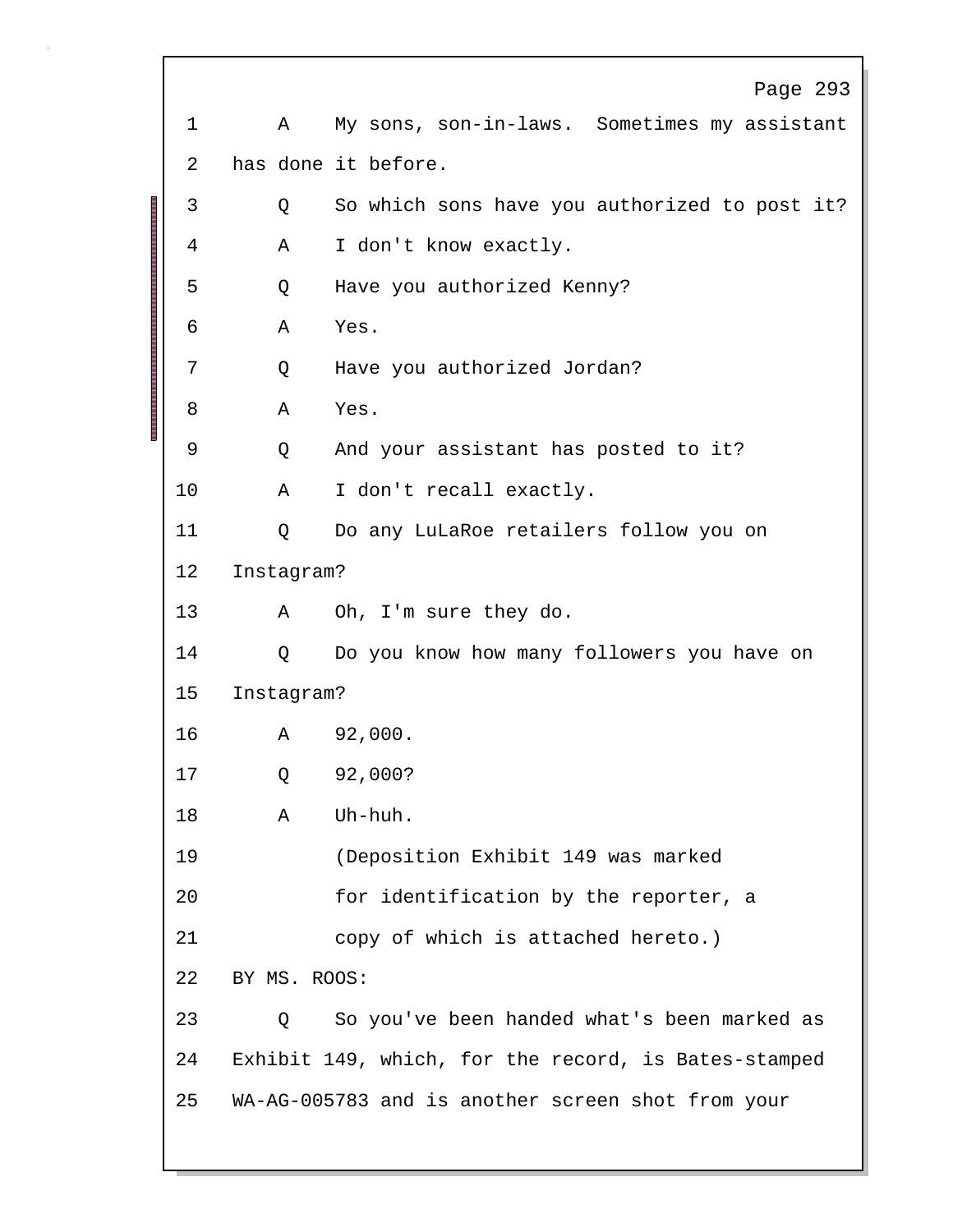Page 315 1 DEPOSITION OFFICER'S CERTIFICATE 2 (Civ. Proc. S 2025.520 (e)) 3 STATE OF CALIFORNIA )  $)$  ss. 4 COUNTY OF ORANGE 5 6 I, Joanna B. Brown, hereby certify: 7 I am a duly qualified Certified Shorthand 8 Reporter, in the State of California, holder of 9 Certificate No. 8570 issued by the Court Reporters 10 Board of California and which is in full force and 11 effect. (Bus. & Prof. S 8016) 12 I am not financially interested in this action 13 and am not a relative or employee of any attorney of 14 the parties, or of any of the parties. (Civ. Proc. S 15 2025.320(a)) 16 I am authorized to administer oaths or 17 affirmations pursuant to California Code of Civil 18 Procedure Section 2093(b), and prior to being examined, 19 the deponent was first placed under oath or affirmation 20 by me. (Civ. Proc. S 2025.320, 2025.540(a)) 21 1 am the deposition officer that 22 stenographically recorded the testimony in the 23 foregoing deposition, and the foregoing transcript is a 24 true record of the testimony given. (Civ. Proc. S 25 2025.540(a))